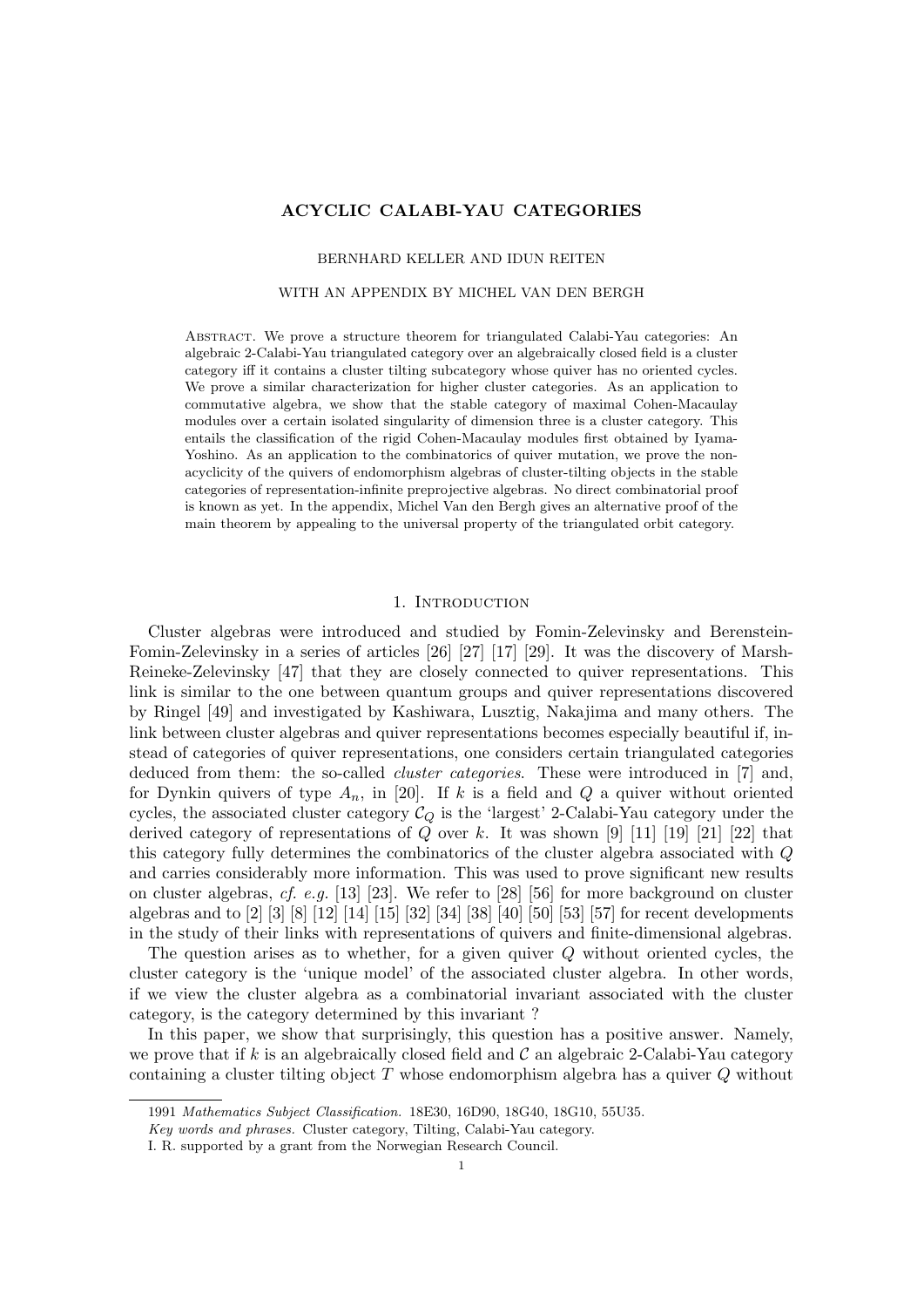oriented cycles, then  $\mathcal C$  is triangle equivalent to the cluster category  $\mathcal C_Q$ . Notice that this result is 'of Morita type', but much stronger than typical Morita theorems, since we only need to know the quiver of the endomorphism algebra, not the algebra itself.

We give several applications: First, we show on an example that cluster categories naturally appear as stable categories of Cohen-Macaulay modules over certain singularities. This yields an alternative proof of Iyama-Yoshino's [41] classification of rigid Cohen-Macaulay modules over a certain isolated singularity. More examples may be obtained from [40] and [41], *cf.* [18].

Secondly, we show that the quivers associated in [31] with representation-infinite finitedimensional preprojective algebras are not mutation-equivalent to quivers without oriented cycles. This last result was obtained independently by C. Geiss [30]. It has been used in [25], Example 8.7, to show that the class of rigid quivers with potential is strictly greater than the class of quivers with potential mutation-equivalent to acyclic ones. An application to the realization of cluster categories as stable categories of Frobenius categories with finitedimensional morphism spaces is given in [6] and [33]. In [36] and [37], the authors use our results to determine which stable categories of representation-finite selfinjective algebras of type A and D are higher cluster categories. More generally, in [1], the author obtains a classification of 'most' triangulated categories with finitely many indecomposables by methods similar to ours.

The main difficulty in the proof is the construction of a triangle functor between the cluster category and the given Calabi-Yau category. Our construction is based on the description [43] of the cluster category as a stable derived category of a certain differential graded category. This approach leads to interesting connections between Calabi-Yau categories of dimensions 2 and 3, which have been further investigated in [52]: It turns out that each algebraic Calabi-Yau category of dimension 2 containing a cluster-tilting subcategory is equivalent to a stable derived category of a differential graded category whose perfect derived category is Calabi-Yau of dimension 3.

A more direct approach, based on the universal property of the cluster category [43], has been discovered by Michel Van den Bergh, who has kindly accepted to include his proof as an appendix to this article.

It turns out that the main theorem and its proofs can be generalized almost without effort to Calabi-Yau categories of any dimension  $d \geq 2$ . However, one has to take into account that in the d-cluster category, the selfextensions of the canonical cluster tilting object vanish in degrees  $-d+2,\ldots,-1$ . This condition therefore has to be added to the hypotheses of the generalized main theorem.

Acknowledgments. This research started during a stay of the first-named author at the Norwegian University of Science and Technology (NTNU). He thanks the second-named author and the members of her group at the NTNU for their warm hospitality. Both authors thank Michel Van den Bergh for pointing out gaps and detours in the original proof and for agreeing to include his own proof as an appendix to this article. They are grateful to Carl Fredrik Berg for pointing out reference [16].

### 2. The main theorem and two applications

2.1. Statement. Let k be a perfect field. Let  $\mathcal E$  be a k-linear Frobenius category with split idempotents. Suppose that its stable category  $C = \mathcal{E}$  has finite-dimensional Hom-spaces and is Calabi-Yau of CY-dimension 2, i.e. we have bifunctorial isomorphisms

$$
D\mathcal{C}(X,Y) \stackrel{\sim}{\rightarrow} \mathcal{C}(Y,S^2X) , X,Y \in \mathcal{C} ,
$$

where D is the duality functor  $\text{Hom}_k(?, k)$  and S the suspension of C.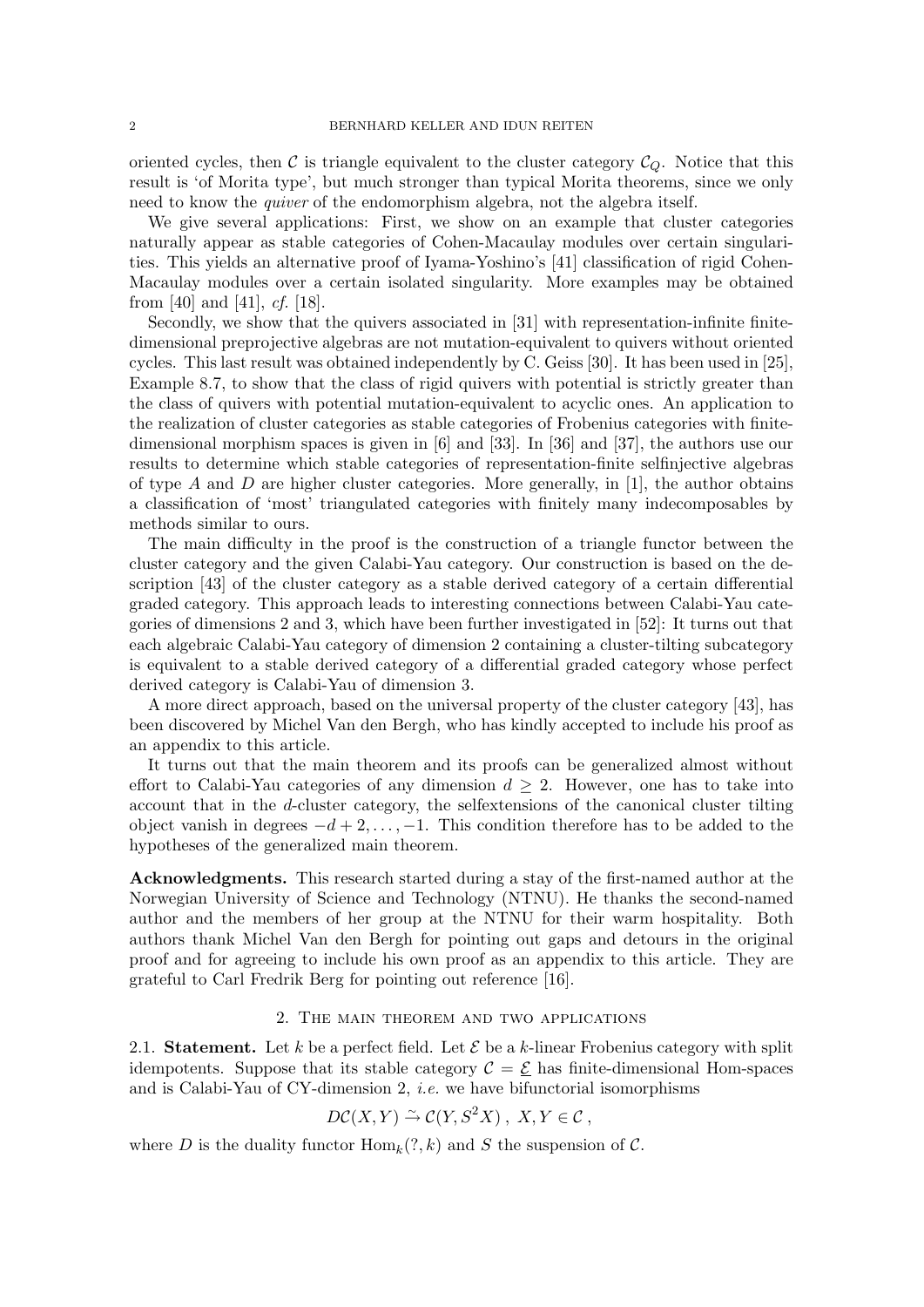Let  $\mathcal{T} \subset \mathcal{C}$  be a cluster tilting subcategory. Recall from [44] that this means that  $\mathcal{T}$ is a k-linear subcategory which is functorially finite in C and such that an object X of C belongs to T iff we have  $Ext^1(T,X) = 0$  for all objects T of T. As shown in [44], the category mod  $\mathcal T$  of finitely presented  $\mathcal T$ -modules is then abelian. If it is hereditary, the cluster category  $\mathcal{C}_{\mathcal{T}}$ , as defined in [7], is the orbit category of the bounded derived category  $\mathcal{D}^b(\text{mod } \mathcal{T})$  under the action of the autoequivalence  $S^2 \circ \Sigma^{-1}$  where S is the suspension and  $\Sigma$  the Serre functor of  $\mathcal{D}^b(\text{mod } \mathcal{T})$ .

**Theorem.** If mod T is hereditary, then C is triangle equivalent to the cluster category  $C_{\mathcal{T}}$ .

We will prove the theorem in section 3 below. Now assume that  $k$  is algebraically closed. Let R be the radical of T, *i.e.* the ideal such that for two indecomposables  $X, Y$ , the space  $\mathcal{R}(X, Y)$  is formed by the non isomorphisms from X to Y. Let Q be the quiver of T: Its vertices are the isomorphism classes of indecomposables of  $T$  and the number of arrows from the class of an indecomposable  $X$  to an indecomposable  $Y$  is the dimension of the vector space  $\mathcal{R}(X,Y)/\mathcal{R}^2(X,Y)$ .

**Corollary.** If k is algebraically closed and for each vertex x of Q, only finitely many paths start in x and only finitely many paths end in x, then  $\mathcal C$  is triangle equivalent to the cluster category  $\mathcal{C}_Q$ .

Note that under the assumptions of the corollary, the projective (right)  $kQ$ -module  $kQ(?, x)$  and the injective  $kQ$ -module  $DkQ(x, ?)$  are of finite total dimension and that the category mod  $kQ$  of finitely presented  $kQ$ -modules coincides with the category of modules of finite total dimension. We will prove the corollary in section 3 below.

2.2. Application: Cohen-Macaulay modules. Suppose that  $k$  is algebraically closed of characteristic 0. Let the cyclic group  $G = \mathbb{Z}/3\mathbb{Z}$  act on the power series ring  $S = k[[X, Y, Z]]$ such that a generator of G multiplies each indeterminate by the same primitive third root of unity. Then the fixed point ring  $R = S^G$  is a Gorenstein ring, cf. e.g. [54], and an isolated singularity of dimension 3, cf. e.g. Corollary 8.2 of [41]. The category  $CM(R)$  of maximal Cohen-Macaulay modules is an exact Frobenius category. By Auslander's results [4], cf. Lemma 3.10 of [55], its stable category  $C = CM(R)$  is 2-Calabi Yau. By work of Iyama [39], the module  $T = S$  is a cluster-tilting object in C. The endomorphism ring of T over R is the skew group ring  $S * G$ . Under the action of G, the module T decomposes into three indecomposable direct factors  $T = T_1 \oplus T_2 \oplus S^G$  and we see that its endomorphism ring  $S * G$  is isomorphic to the completed path algebra of the quiver



subject to all the 'commutativity relations' obtained by labelling the three arrows between any consecutive vertices by  $X$ ,  $Y$  and  $Z$ . The stable endomorphism ring of  $T$  is thus isomorphic to the path algebra of the generalized Kronecker quiver

$$
Q: 1 \longrightarrow 2.
$$

The theorem now shows that the stable category of Cohen-Macaulay modules  $CM(R)$  is triangle equivalent to the cluster category  $\mathcal{C}_{\Omega}$ .

As a further application, we give an alternative proof of a theorem from [41], stating that the indecomposable nonprojective rigid modules in  $CM(R)$  are exactly the modules of the form  $\Omega^{i}(T_1)$  and  $\Omega^{i}(T_2)$  for  $i \in \mathbb{Z}$ . For this, note that the indecomposable rigid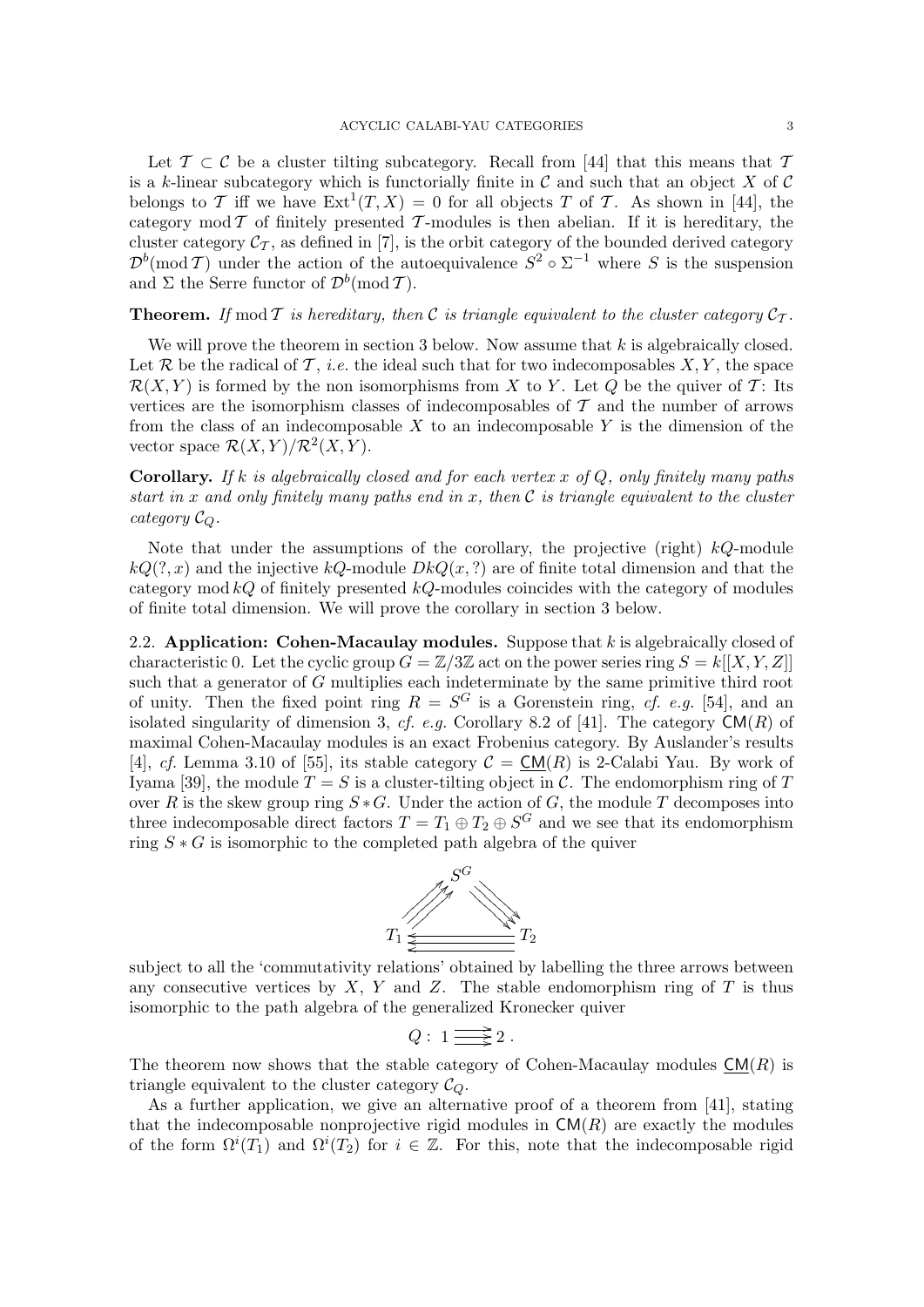objects in  $C_Q$  are exactly the images of the indeomposable rigid  $kQ$ -modules and the  $SP$ , for P indecomposable projective  $kQ$ -module [7]. So they correspond to the vertices of the component of the AR-quiver of  $\mathcal{C}_Q$  containing the indecomposable projective  $kQ$ -modules. The corresponding component of the AR-quiver of  $CM(R)$  is the one containing  $T_1$  and  $T_2$ . Hence the indecomposable rigid objects in  $CM(R)$  are all  $\tau$ -shifts of these. Finally, we use that  $\tau = \Omega^{-1}$  in this case [4].

Note that this application does not need the full force of the main theorem. For we only use that the AR-quivers of  $C_Q$  and  $CM(R)$  are isomorphic, with the component of the projective kQ-modules for  $C_Q$  corresponding to the component of  $T_1$  and  $T_2$  for  $\underline{CM}(R)$ , and it is easy to see that this follows from proposition 2.1 c) and lemma 3.5 of [44],  $cf.$  also [10].

2.3. Application: Non acyclicity. Let k be an algebraically closed field and  $\Lambda$  the preprojective algebra of a simply laced Dynkin diagram  $\Delta$ . Then  $\Lambda$  is a finite-dimensional selfinjective algebra and the stable category  $\mathcal C$  of finite-dimensional  $\Lambda$ -modules is 2-Calabi-Yau, cf. [24], and admits a canonical cluster-tilting subcategory  $\mathcal{T}'$  with finitely many indecomposables, cf. [31]. Let  $Q'$  be its quiver. For example, by [loc. cit.], the quivers  $Q'$ corresponding to  $\Delta = A_5$  and  $\Delta = D_4$  are respectively



Part b) of the following proposition was obtained independently by C. Geiss [30].

**Proposition.** Suppose that  $\Lambda$  is representation-infinite.

- a) The stable category  $\mathcal{C} = \text{mod}\Lambda$  is not equivalent to the cluster category  $\mathcal{C}_Q$  of a finite quiver Q without oriented cycles.
- b) The quiver  $Q'$  of the canonical cluster-tilting subcategory of [31] is not mutationequivalent to a quiver Q without oriented cycles.

In particular, it follows that the two above quivers are not mutation-equivalent to quivers without oriented cycles. In the proof of the proposition, we use the main theorem. Let us stress that, as at the end of 2.2, we do not need its full force but only use the isomorphism of AR-quivers. This is the variant of the proof also given by C. Geiss [30].

*Proof.* a) Recall first that the AR-translation  $\tau$  is isomorphic to the suspension in any 2-Calabi-Yau category, so that it is preserved under triangle equivalences. We know from [5] that the AR-translation  $\tau$  of C is periodic of period dividing 6. In particular, we have  $\tau$ <sup>6</sup>(X)  $\stackrel{\sim}{\rightarrow} X$  for each indecomposable X of C. But in  $\mathcal{C}_Q$ , for each indecomposable X which is the image of a preprojective kQ-module, the iterated translates  $\tau^{-n}(X)$ ,  $n \geq 0$ , are all pairwise non isomorphic since  $Q$  is representation-infinite.

b) Suppose that  $Q'$  is mutation-equivalent to a quiver  $Q$ . By one of the main results of [35], it follows that C contains a cluster-tilting subcategory T whose quiver is Q. If Q does not have oriented cycles, it follows from the main theorem that  $\mathcal C$  is triangle equivalent to  $\mathcal{C}_Q$  in contradiction to a).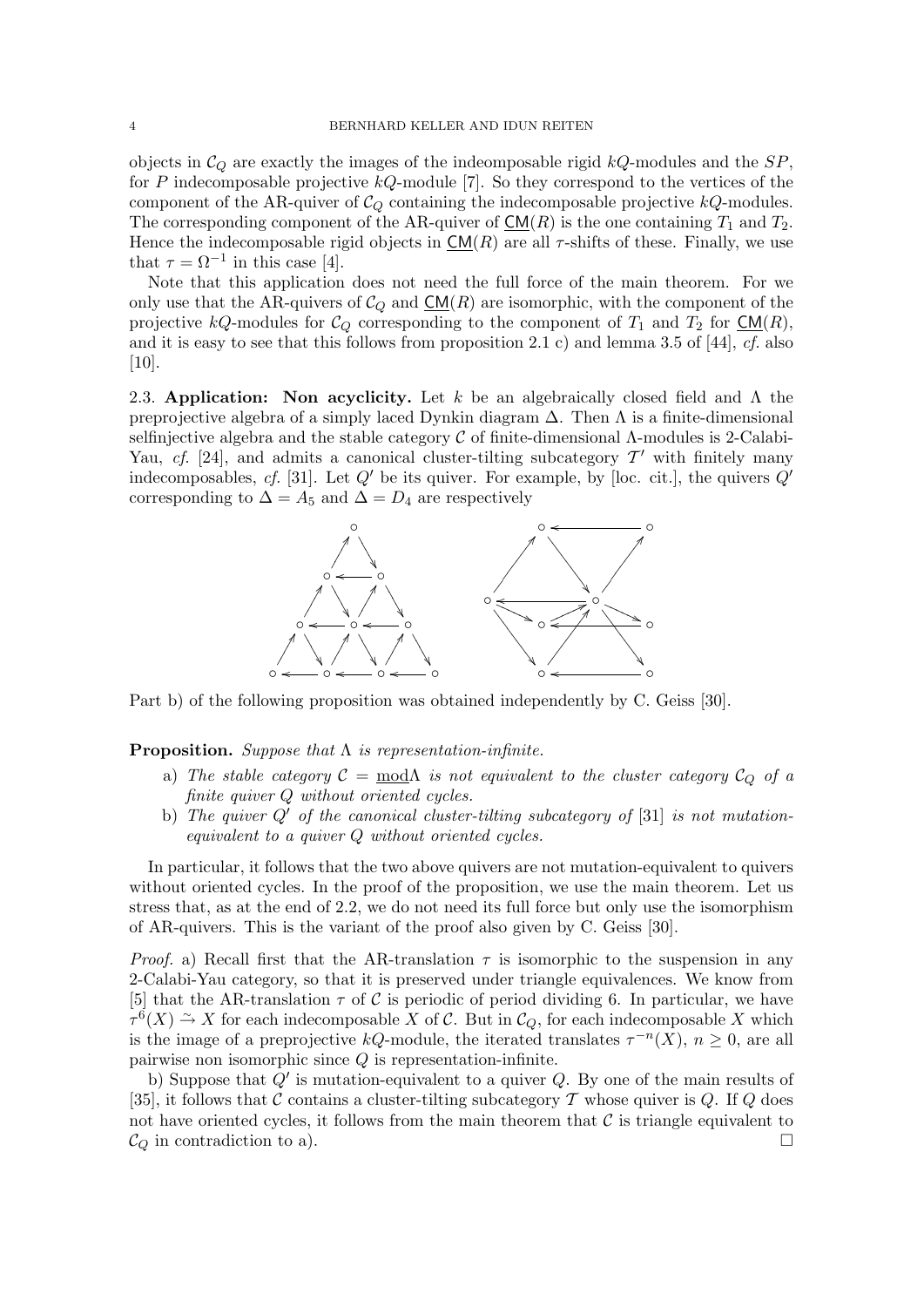### 3. Proofs

3.1. Proof of the corollary. First recall from [44] that the category mod  $\mathcal T$  of finitely presented T -modules is abelian and Gorenstein of dimension at most 1. It follows from our hypothesis that each object of mod  $T$  has a finite composition series all of whose subquotients are simple modules

$$
S_M = \mathcal{T}(?,M)/\mathcal{R}(?,M)
$$

associated with indecomposables  $M$  of  $\mathcal T$  and that each of these simple modules is of finite projective dimension. Thus each object of mod  $\mathcal T$  is of finite projective dimension so that mod T has to be hereditary. Since k is algebraically closed, it follows that mod T is equivalent to mod  $kQ$  and the claim of the corollary follows from the theorem.

3.2. Plan of the proof of the theorem. Our aim is to construct a triangle equivalence  $\mathcal{C} \rightarrow \mathcal{C}_{\mathcal{T}}$  such that the triangle



becomes commutative, where the diagonal functor takes X to  $\mathcal{C}(?, X)|\mathcal{T}$ . To construct the triangle equivalence  $C \to C_T$ , we use the construction of  $C_T$  given in [43], namely, the category  $C_T$  is the stable derived category stab( $T \oplus DT[-3]$ ) of the differential graded  $(=\mathrm{dg})$  category whose objects are the objects of T and whose morphism complexes are given by the graded modules

$$
\mathcal{T}(x,y)\oplus(D\mathcal{T}(y,x))[-3]
$$

endowed with the vanishing differential (the construction of the stable derived category is recalled in section 3.3 below). Thus, we have to construct an equivalence

$$
C \to \mathsf{stab}(T \oplus (DT)[-3]).
$$

We proceed in three steps: 1) We construct a dg category  $A$  and a triangle functor

$$
\mathcal{C} \to \mathsf{stab}(\mathcal{A}).
$$

We show moreover that the subcategory of indecomposables of the homology  $H^*\mathcal A$  is isomorphic to  $\mathcal{T} \oplus (DT)[-3]$ .

2) Using the fact that k is perfect we show that the dg category  $A$  is formal, *i.e.* linked to its homology by a chain of quasi-isomorphisms. This yields the required triangle functor

$$
\mathcal{C} \to \mathsf{stab}(\mathcal{A}) \xrightarrow{\sim} \mathsf{stab}(H^*\mathcal{A}) \xrightarrow{\sim} \mathsf{stab}(\mathcal{T} \oplus (DT)[-3]) = \mathcal{C}_{\mathcal{T}}.
$$

3) In a final step, we show that the composed functor  $\mathcal{C} \to \mathcal{C}_{\mathcal{T}}$  is fully faithful and that its image generates  $\mathcal{C}_{\mathcal{T}}$ .

3.3. The proof. Let  $\mathcal{M} \subset \mathcal{E}$  be the preimage of T under the projection functor. In particular, M contains the subcategory  $\mathcal P$  of the projective-injective objects in M. Note that  $\mathcal T$  equals the quotient  $\mathcal M$  of  $\mathcal M$  by the ideal of morphisms factoring through a projectiveinjective. For each object M of T, choose an  $\mathcal{E}$ -acyclic complex  $A_M$  of the form

$$
0 \to M_1 \to M_0 \to P \to M \to 0 ,
$$

where P is  $\mathcal{E}$ -projective and  $M_0, M_1$  are in  $\mathcal{M}$ , cf. [44]. Note that if  $\Omega M$  denotes the kernel of  $P \to M$ , the induced morphism  $M_0 \to \Omega M$  is automatically a right M-approximation of  $\Omega M$ . Let A be the dg (=differential graded) subcategory of the dg category  $\mathcal{C}(\mathcal{E})_{da}$  of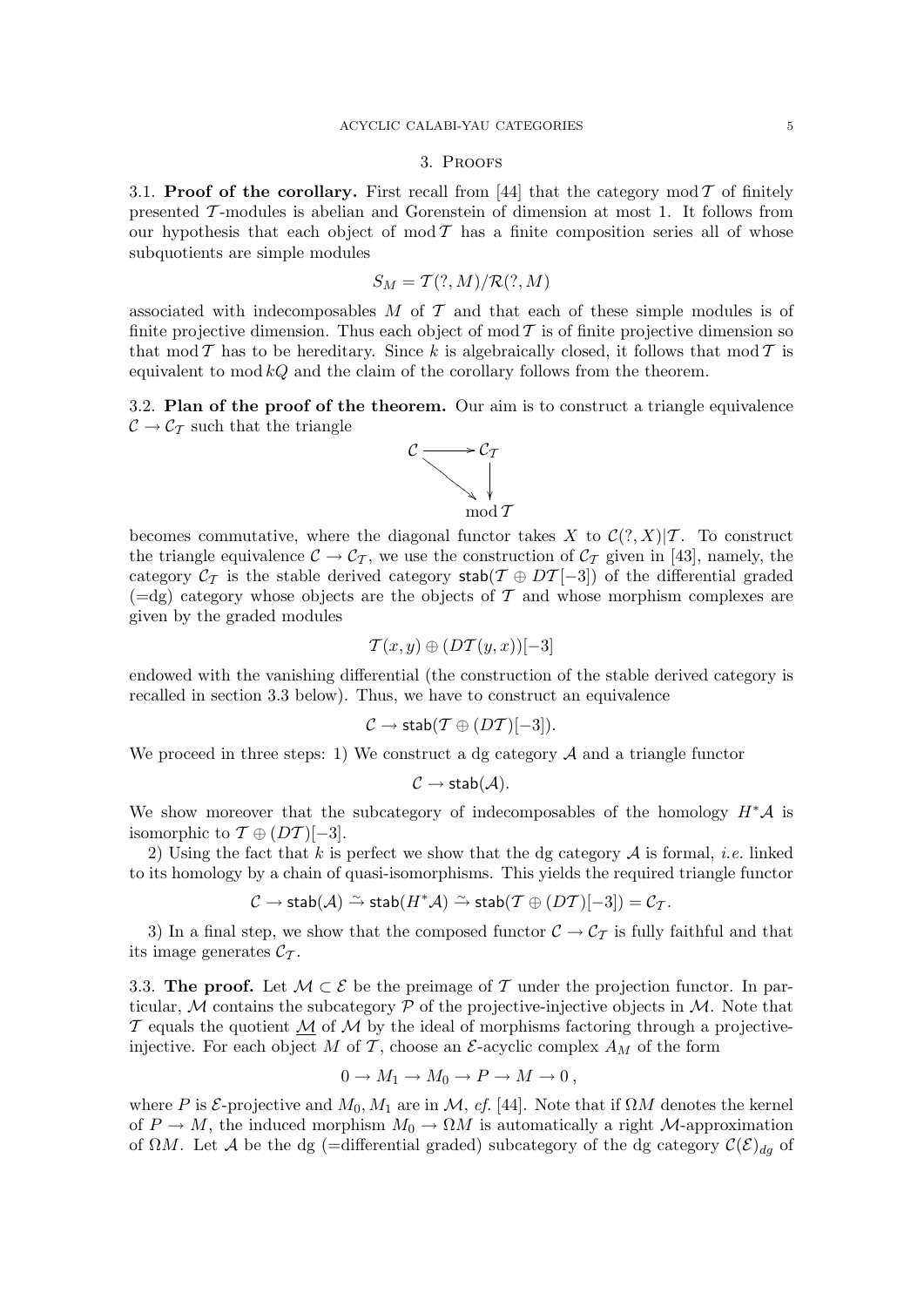complexes over  $\mathcal E$  whose objects are these acyclic complexes. Thus, for two objects  $A_L$  and  $A_M$  of A, we have

$$
H^{n} \mathcal{A}(A_{L}, A_{M}) = \text{Hom}_{\mathcal{HE}}(A_{L}, A_{M}[n]),
$$

where  $H\mathcal{E}$  denotes the homotopy category of complexes over  $\mathcal{E}$ . To compute this space, let  $G_1$  be the functor  $\mathcal{E} \to \text{Mod } \mathcal{M}$  taking an object X to  $\mathcal{E}(?, X)|\mathcal{M}$ . The image of  $A_M$ under  $G_1$  is a projective resolution of the M-module  $M = \mathcal{E}(?, M)$ . Thus we have

$$
\text{Hom}_{\mathcal{HE}}(A_L, A_M[n]) \xrightarrow{\sim} (\mathcal{DM})(\underline{L}, \underline{M}[n]) = \text{Ext}^n_{\mathcal{M}}(\underline{L}, \underline{M}),
$$

where  $\mathcal{DM}$  denotes the (unbounded) derived category of Mod  $\mathcal{M}$ . Notice that by the Yoneda lemma, for each object N of  $\mathcal{M}$ , we have a canonical isomorphism

$$
\operatorname{Hom}_{\mathcal{M}}(G_1N, \underline{M}) \xrightarrow{\sim} \underline{M}(N) = \underline{\mathcal{E}}(N, M) = \mathcal{C}(N, M).
$$

Using this we see that the vector space  $Ext_{\mathcal{M}}^{n}(\underline{L}, \underline{M})$  is the homology in degree n of the complex

$$
0 \to \mathcal{C}(L,M) \to 0 \to \mathcal{C}(L_0,M) \to \mathcal{C}(L_1,M) \to 0.
$$

Clearly it is isomorphic to  $\mathcal{C}(L, M)$  for  $n = 0$ . Using the triangle

$$
S^{-2}L \to L_1 \to L_0 \to S^{-1}L
$$

and the fact that  $\mathcal{C}(S^{-1}L_0, M) = 0$  and  $\mathcal{C}(S^{-1}L, M) = 0$ , we see that the homology is isomorphic to  $\mathcal{C}(S^{-2}L, M) = D\mathcal{C}(M, L)$  for  $n = 3$  and vanishes for all other  $n \neq 0$ . More precisely, we see that the map  $M \mapsto A_M$  extends to an equivalence whose target is the (additive) graded category  $H^*\mathcal{A}$  and whose source is the graded category  $\mathcal{T} \oplus (DT)[-3]$ whose objects are those of  $\mathcal T$  and whose morphisms are given by

$$
\mathcal{T}(L,M)\oplus (D\mathcal{T}(M,L))[-3].
$$

In particular, we have a faithful functor  $\mathcal{T} \to H^*\mathcal{A}$  which yields an equivalence from  $\mathcal{T}$ to  $H^0\mathcal{A}$ . We denote by  $\mathcal{D}^b(\mathcal{A})$  the full subcategory of the derived category  $\mathcal{D}\mathcal{A}$  whose objects are the dg modules X such that the restriction of the sum of the  $H^{n}X$ ,  $n \in \mathbb{Z}$ , to T lies in the category mod T of finitely presented T-modules (by Proposition 2.1 a) of [44], this category is abelian). In particular, each representable A-module lies in  $\mathcal{D}^b(\mathcal{A})$ (by Proposition 2.1 b) of [44]) and thus the perfect derived category  $\text{per}(\mathcal{A})$  is contained in  $\mathcal{D}^b(\mathcal{A})$ . We denote by stab( $\mathcal{A})$ ) the triangle quotient  $\mathcal{D}^b(\mathcal{A})/$  per( $\mathcal{A})$ ). Recall from [45] [48] that we have a triangle equivalence

$$
\underline{\mathcal{E}} \stackrel{\sim}{\rightarrow} \mathcal{D}^b(\mathcal{E})/\mathcal{D}^b(\mathcal{P}).
$$

Let  $G: \mathcal{H}^{b}(\mathcal{E}) \to \mathcal{D} \mathcal{A}$  be the functor which takes a bounded complex X over  $\mathcal{E}$  to the functor

$$
A_M \mapsto \text{Hom}^{\bullet}{}_{\mathcal{E}}(A_M, X) ,
$$

where  $\text{Hom}^{\bullet}{}_{\mathcal{E}}$  is the complex whose nth component is formed by the morphisms of graded objects, homogeneous of degree  $n$ , and the differential is the supercommutator with the differentials of  $A_M$  and X. We will show that G takes  $\mathcal{D}^b(\mathcal{P})$  to zero, that it maps  $\mathcal{H}^b(\mathcal{E})$  to  $\mathcal{D}^b(\mathcal{A})$  and the subcategory of acyclic complexes to per( $\mathcal{A}$ ). Thus it will induce a triangle functor

$$
\mathcal{D}^b(\mathcal{E})/\mathcal{D}^b(\mathcal{P}) \to \mathcal{D}^b(\mathcal{A})/\mathop{\mathsf{per}}(\mathcal{A})
$$

and we will obtain the required functor as the composition

$$
\underline{\mathcal{E}} \stackrel{\sim}{\rightarrow} \mathcal{D}^b(\mathcal{E})/\mathcal{D}^b(\mathcal{P}) \rightarrow \mathcal{D}^b(\mathcal{A})/\operatorname{\mathsf{per}}(\mathcal{A})=\operatorname{\mathsf{stab}}(\mathcal{A}).
$$

First recall that if  $A$  is an ayclic complex and  $I$  a left bounded complex of injectives, then each morphism from A to I is nullhomotopic. In particular, the complex  $\text{Hom}^{\bullet}_{\mathcal{E}}(A_M, P)$ is nullhomotopic for each P in  $\mathcal{H}^{b}(\mathcal{P})$ . Thus G takes  $\mathcal{H}^{b}(\mathcal{P})$  to zero. Now, we would like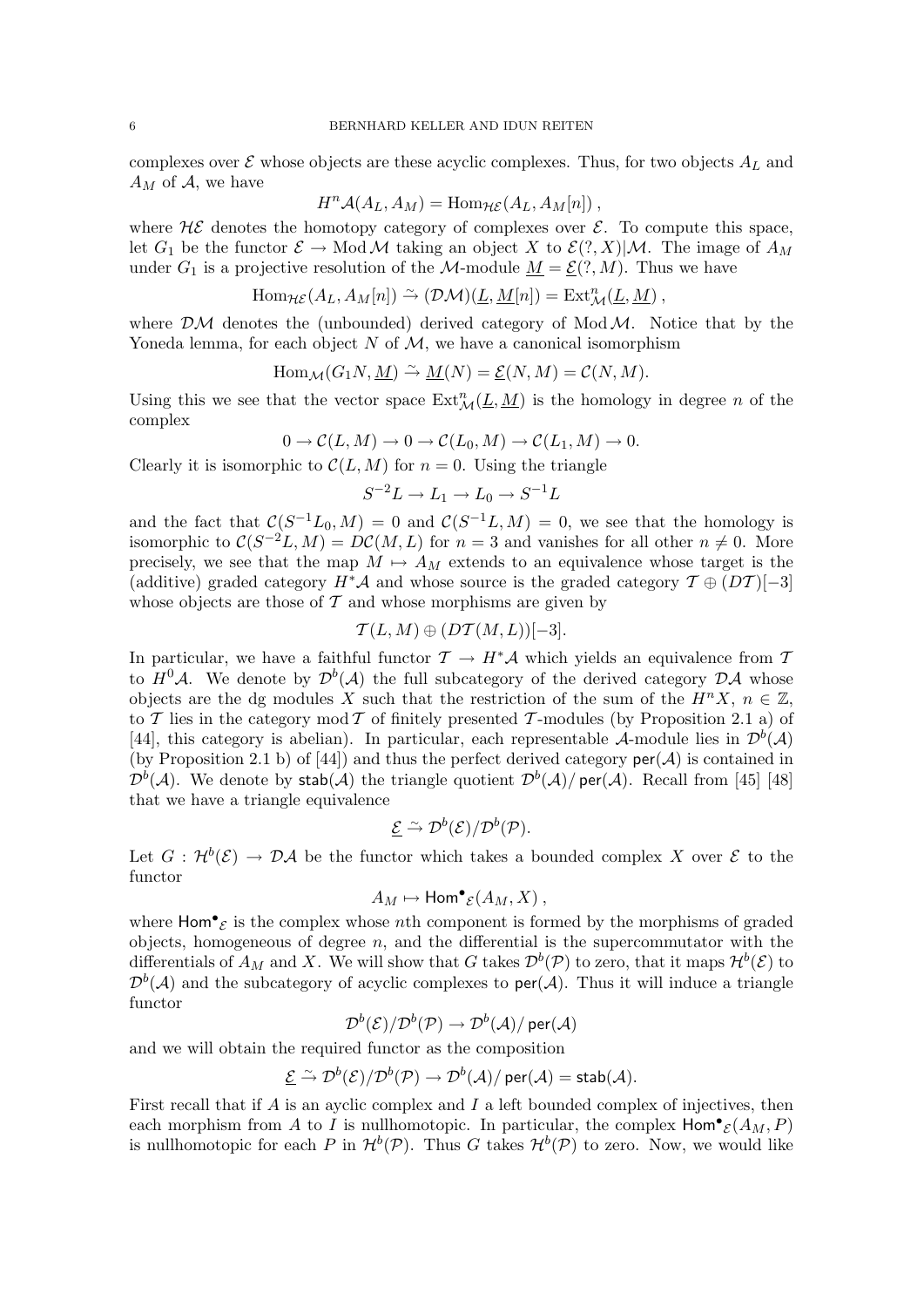to show that G takes values in  $\mathcal{D}^b(\mathcal{A})$  and that the image of each bounded acyclic complex is in  $\text{per}(\mathcal{A})$ . For this, we need to compute

$$
(GX)(A_L) = \text{Hom}^{\bullet}{}_{\mathcal{E}}(A_L, X)
$$

for L in M and X in  $\mathcal{H}^{b}(\mathcal{E})$ . To show that the restriction of the sum of the homologies of  $GX$  lies in mod  $T$ , it suffices to show that this holds if  $X$  is concentrated in one degree. Moreover, if we have a conflation

$$
0 \to M_1 \to M_0 \to X \to 0
$$

of  $\mathcal E$  with  $M_i$  in  $\mathcal M$ , it induces a short exact sequence of complexes

$$
0 \to GM_1 \to GM_0 \to GX \to 0.
$$

So we may suppose that X is an object of  $M$  considered as a complex concentrated in degree 0. Then one computes that the space

$$
\mathrm{Hom}_{\mathcal{HE}}(A_L,X[n])
$$

is isomorphic to the homology in degree  $n$  of the complex

$$
0 \to \mathcal{C}(L, X) \to 0 \to \mathcal{C}(L_0, X) \to \mathcal{C}(L_1, X) \to 0,
$$

where  $\mathcal{C}(L, X)$  is in degree 0. For  $n = 0$ , we find that the homology is  $\mathcal{C}(L, X)$ . Using the triangle

$$
S^{-2}L \to L_1 \to L_0 \to S^{-1}L
$$

and the vanishing of  $C(S^{-1}L, X)$  and  $C(S^{-1}L_0, X)$  we see that the homology in degree n is  $\mathcal{C}(L, S^2X)$  for  $n=3$  and vanishes for all other  $n \neq 0$ . This shows that the restriction of the sum of the homologies of GX to T lies in mod T since the restriction of  $\mathcal{E}(?, Y)$  to T lies in mod  $T$  for each Y in  $\underline{\mathcal{E}}$ .

Now we have to show that  $G$  takes acyclic bounded complexes to perfect dg  $A$ -modules. For this, we first observe that we have a factorization of  $G$  as the composition

$$
\mathcal{H}^{b}(\mathcal{E}) \xrightarrow{G_1} \mathcal{DM} \xrightarrow{G_2} \mathcal{DA}
$$

where  $G_1$  sends X to  $\text{Hom}^{\bullet}(?, X)|\mathcal{M}$  and  $G_2$  sends Y to the dg module

$$
A_L \mapsto \text{Hom}^{\bullet}(G_1 A_L, Y).
$$

Clearly the functor  $G_1$  sends  $\mathcal{E}$ -acyclic bounded complexes to bounded complexes whose homology modules are in mod  $M$ . Since mod  $M$  lies in per  $M$ , it follows that  $G_1$  sends bounded acyclic complexes to objects of  $\text{per}_{\mathcal{M}}(\mathcal{M})$ . Under the functor  $G_2$ , the module  $\underline{\mathcal{M}}(?, L)$  is sent to  $A_L$  and  $G_2$  restricted to the triangulated subcategory generated by the  $\mathcal{M}(?, L)$  is fully faithful. We claim that this subcategory equals  $per_{\mathcal{M}}(\mathcal{M})$ . Indeed, each object in  $\text{per}_{\mathcal{M}}(\mathcal{M})$  is an iterated extension of its homology objects placed in their respective degrees. So it suffices to show that each object concentrated in degree 0 is the cone over a morphism between objects  $\mathcal{M}(?, L), L \in \mathcal{M}$ . But this is clear since mod  $\mathcal M$  is equivalent to mod  $\mathcal{T}$ , which is hereditary. It follows that  $G_2$  induces an equivalence from per<sub>M</sub>(M) to per A and thus  $G = G_2G_1$  sends bounded acyclic complexes to per A. Thus, we obtain the required triangle functor  $F : \mathcal{C} \to \mathsf{stab}(\mathcal{A})$ .

In section 3.4 below, we will show that  $A$  is formal. Thus we get an isomorphism

$$
\mathcal{T} \oplus (D\mathcal{T})[-3] \xrightarrow{\sim} \mathcal{A}
$$

in the homotopy category of small dg categories. This yields an equivalence

$$
\mathcal{C}_{\mathcal{T}} = \mathsf{stab}(\mathcal{T} \oplus (DT)[-3]) \stackrel{\sim}{\rightarrow} \mathsf{stab}(\mathcal{A}).
$$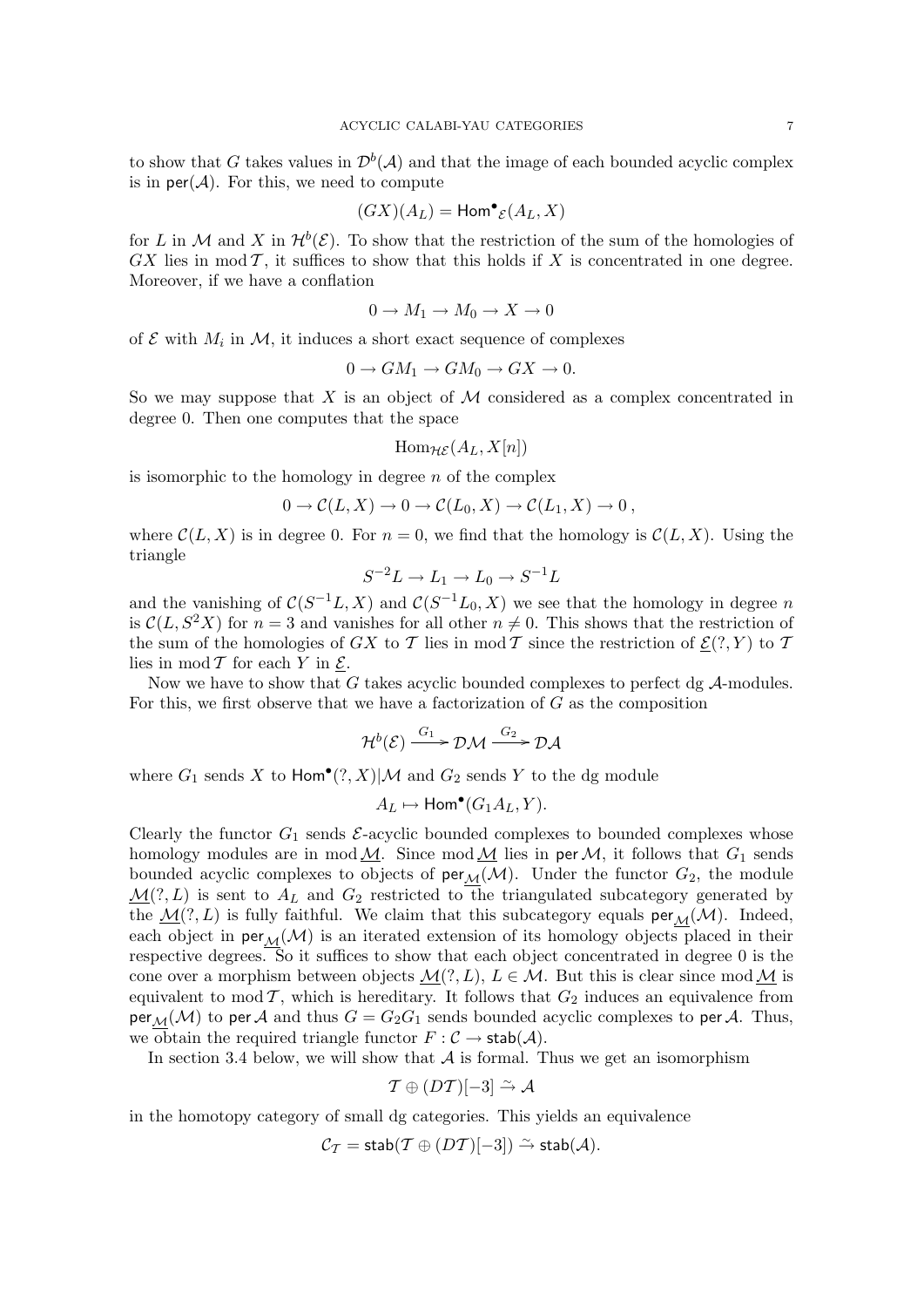By construction, it takes each object T of T to the module  $T^{\wedge} = T(?,T)$  in  $\mathcal{C}_{\mathcal{T}}$ . Since T generates C and the  $T^{\wedge}$ ,  $T \in \mathcal{T}$ , generate  $\mathcal{C}_{\mathcal{T}}$ , it is enough to show that F is fully faithful. We thank Michel Van den Bergh for simplifying our original argument: For each object  $X$ of  $\mathcal{C}$ , we have a triangle

$$
T_1 \to T_0 \to X \to ST_1
$$

with  $T_0, T_1$  in T. Thus, to conclude that F induces a bijection

$$
\mathcal{C}(T,X)\to \mathcal{C}_T(FT, FX)
$$

for each  $T \in \mathcal{T}$ , it suffices to show that F induces bijections

$$
\mathcal{C}(T,T'[i]) \xrightarrow{\sim} \mathcal{C}_{\mathcal{T}}(FT,FT'[i])
$$

for T, T' in T and  $0 \le i \le 1$ . This is clear for  $i = 1$  and not hard to see for  $i = 0$ . We conclude that for each  $Y$  of  $C$ ,  $F$  induces bijections

$$
\mathcal{C}(T',Y[i]) \stackrel{\sim}{\rightarrow} \mathcal{C}_{\mathcal{T}}(FT', FY[i])
$$

for all T' in T and all Y in C and  $i \in \mathbb{Z}$ . By the above triangle, it follows that F induces bijections

$$
\mathcal{C}(X,Y) \to \mathcal{C}_T(FX,FY)
$$

for all  $X, Y$  in  $C$ .

3.4. Formality. For categories  $\mathcal T$  given by 'small enough' quivers  $Q$ , one can use the argument of Lemma 4.21 of Seidel-Thomas' [51] to show that the category  $\mathcal{T} \oplus (DT)[-3]$  is intrinsically formal and thus  $A$  is formal. We thank Michel Van den Bergh for pointing out that for general categories  $\mathcal T$  with hereditary module categories, Seidel-Thomas' argument cannot be adapted. Instead, we show directly that A is formal (we do not know if  $\mathcal{T} \oplus$  $(DT)[-3]$  is intrinsically formal). Of course, it suffices to show that the full subcategory  $\mathcal{A}'$  whose objects are the  $A_M$  with indecomposable  $M$  is formal.

Since  $k$  is perfect, the category of bimodules over a semi-simple  $k$ -category is still semisimple. From this, one deduces that the category  $\mathcal T$  is equivalent to the tensor category of a bimodule over the semi-simplification of  $\mathcal T$ , cf. Proposition 4.2.5 in [16]. Using this we can construct a lift of the functor ind  $\mathcal{T} \to H^0(\mathcal{A}')$  to a functor ind  $\mathcal{T} \to Z^0(\mathcal{A}'),$ where  $\text{ind } \mathcal{T}$  denotes the full subcategory of  $\mathcal{T}$  formed by a set of representatives of the isomorphism classes of the indecomposables. We define a  $\mathcal T\text{-bimodule}$  by

$$
X(L,M) = \text{Hom}^{\bullet}{}_{\mathcal{E}}(A_L,M) , L,M \in \mathcal{M} ,
$$

where we consider M as a subcomplex of  $A_M$ . Note that X is a right ideal in the category A', that it is a kQ-subbimodule of  $(L, M) \mapsto \mathcal{A}'(A_L, A_M)$  and that we have  $fg = 0$  for all homogeneous elements f, g of X of degree  $> 0$ . The computation made above in the proof that G takes  $\mathcal{H}^{b}(\mathcal{E})$  to  $\mathcal{D}^{b}(\mathcal{A})$  shows that X has homology only in degree 3 and that we have a bimodule isomorphism

$$
D\mathcal{T}(M,L) \xrightarrow{\sim} H^3X(L,M) , L,M \in \mathcal{M}.
$$

Thus we have an isomorphism

$$
D\mathcal{T}[-3] \xrightarrow{\sim} X
$$

in the derived category of  $\mathcal T$ -bimodules. We choose a projective bimodule resolution  $P$  of  $DT[-3]$  whose non zero components are concentrated in degrees 1, 2 and 3 (note that this is possible since the bimodule category is of global dimension 2). We obtain a morphism of complexes of bimodules

$$
P \to X
$$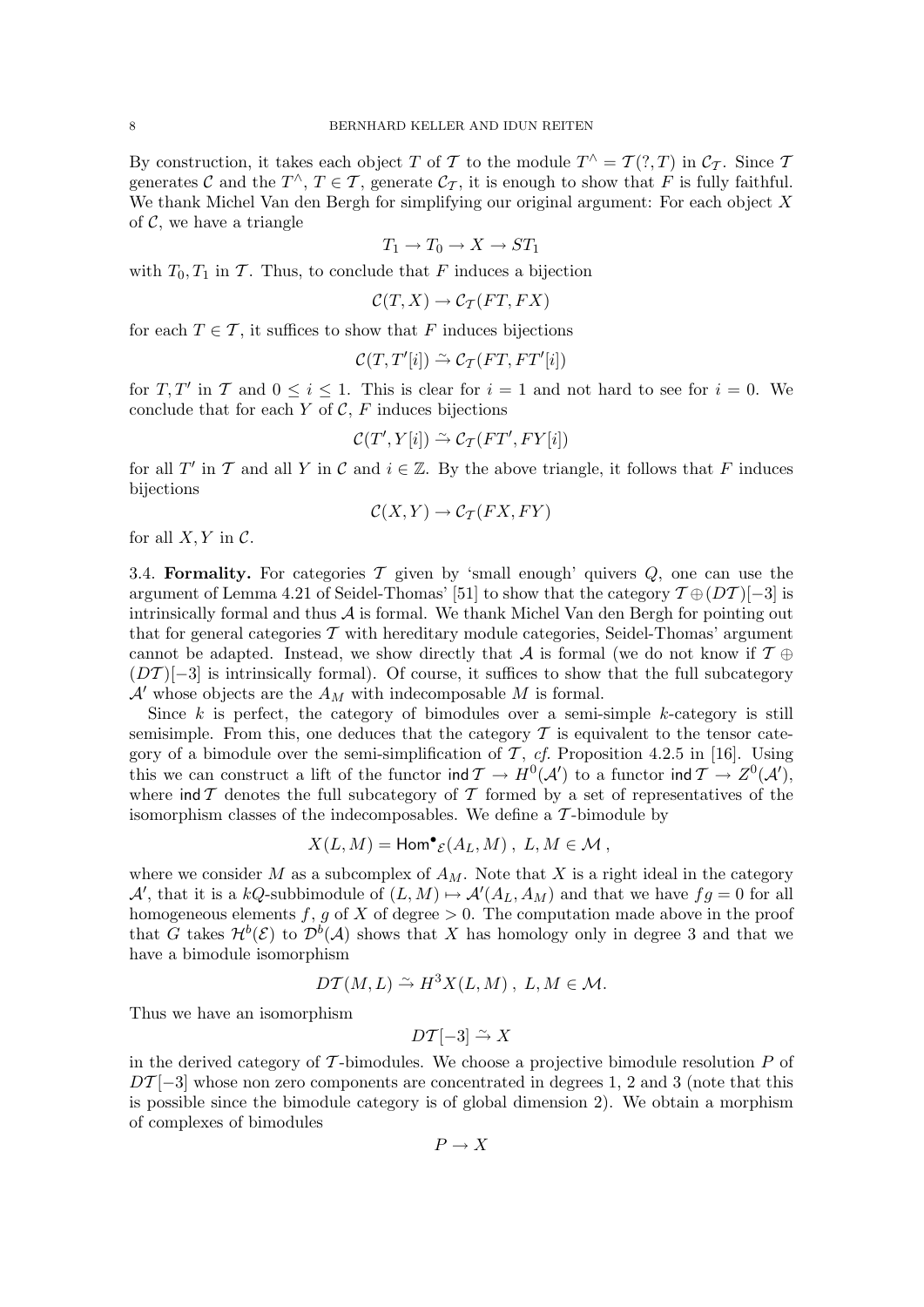inducing an isomorphism in homology. We compose it with the inclusion  $X \to \mathcal{A}'$ . All products of elements in the image of P vanish since they all lie in components of degree  $> 0$  of X. Thus we obtain a morphism of dg categories

$$
\mathcal{T} \oplus P \to \mathcal{A}'
$$

inducing an isomorphism in homology. This clearly shows that  $A'$  is formal.

#### 4. A generalization to higher dimensions

4.1. Negative extension groups. Let  $k$  be a field and  $H$  a finite-dimensional hereditary k-algebra. We write  $\nu$  for the Serre functor of the bounded derived category  $\mathcal{D} =$  $\mathcal{D}^b(\text{mod } H)$  and S for its suspension functor. Let  $d \geq 2$  be an integer. Let  $\mathcal{C} = \mathcal{C}_H^{(d)}$  be the *d*-cluster category, *i.e.* the orbit category of  $D$  under the action of the automorphism  $\nu^{-1}S^d$ , and  $\pi$ :  $\mathcal{D} \to \mathcal{C}$  the canonical projection functor. We know from [43] that  $\mathcal{C}$  is canonically triangulated and d-Calabi Yau and that  $\pi$  is a triangle functor. Moreover, the image  $\pi(H)$  of H in C is a d-cluster tilting object, cf. e.g. [44]. The fact that the module  $H$  is projective and concentrated in degree 0 yields vanishing properties for the negative selfextension groups of  $\pi(H)$  if  $d \geq 3$ :

Lemma. We have

$$
\operatorname{Hom}(\pi(H),S^{-i}\pi(H))=0
$$

for  $1 \le i \le d-2$ .

*Proof.* Put  $T = H$ . For  $p \in \mathbb{Z}$ , let  $\mathcal{D}_{\leq p}$  and  $\mathcal{D}_{\geq p}$  be the  $(-p)$ th suspensions of the canonical left, respectively right, aisles of  $\mathcal{D}, \overline{cf}$ . [46]. We have to show that the groups

 $\text{Hom}(T, \nu^{-p}S^{pd-i}T)$ 

vanish for all  $p \in \mathbb{Z}$  and all  $1 \leq i \leq d-2$ . Suppose that  $p = -q$  for some  $q \geq 0$ . Then we have

$$
\operatorname{Hom}(T, \nu^{-p} S^{pd-i}T)) = \operatorname{Hom}(T, \nu^q S^{-qd-i}T)
$$

and the last group vanishes since T lies in  $\mathcal{D}_{\leq 0}$  and  $\nu^q S^{-qd-i} T$  lies in  $\mathcal{D}_{\geq q(d-1)+i}$  and we have  $q(d-1) + i > 0$ . Now suppose that  $p \geq 1$ . Then we have

$$
\operatorname{Hom}\nolimits(T,\nu^{-p}S^{pd-i}T)=\operatorname{Hom}\nolimits(\nu^pT,S^{pd-i}T)=\operatorname{Hom}\nolimits(\nu^{p-1}(\nu T),S^{pd-i}T)
$$

and this group vanishes since we have  $\nu^{p-1}(\nu) \in \mathcal{D}_{\geq p-1}$  (because  $\nu T = \nu H$  is in mod H) and  $S^{pd-i}T \in \mathcal{D}_{\leq -(pd-i)}$  and

$$
(pd - i) - (p - 1) = p(d - 1) - i + 1 \ge d - 1 - i + 1 \ge d - i \ge 2.
$$

4.2. A characterization of higher cluster categories. Let  $d \geq 2$  be an integer, k an algebraically closed field and  $\mathcal C$  a Hom-finite algebraic d-Calabi Yau category containing a d-cluster tilting object T.

**Theorem.** Suppose that  $Hom(T, S^{-i}T) = 0$  for  $1 \leq i \leq d-2$ . If  $H = End(T)$  is hereditary, then, with the notations of section 4.1, there is a triangle equivalence  $\mathcal{C} \stackrel{\sim}{\rightarrow} \mathcal{C}_H^{(d)}$  taking T to  $\pi(H)$ .

Notice that by the lemma above, the assumption on the vanishing of the negative extension groups is necessary. These assumptions imply that the endomorphism algebra is Gorenstein of dimension  $\leq d-1$ , as we show in lemma 4.6 below. For  $d \geq 3$ , this does not, of course, imply that the endomorphism algebra is hereditary if its quiver does not have oriented cycles, but it implies that the global dimension is at most  $d-1$ .

 $\Box$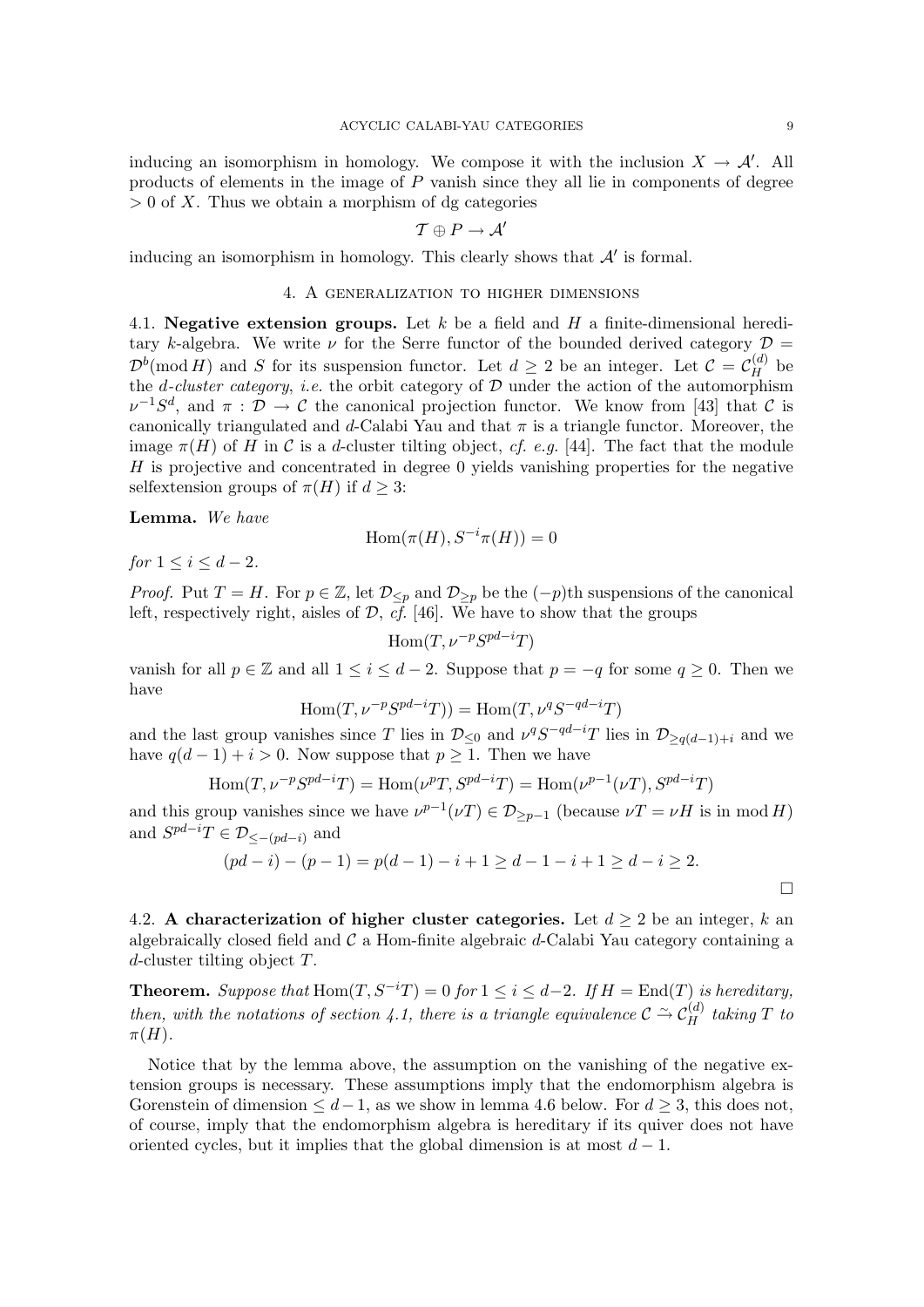We will prove the theorem below in section 4.4. In [41], Theorem 1.3, the reader will find an example from the study of rigid Cohen-Macaulay modules which shows that the vanishing of the negative extension groups does not follow from the other hypotheses. The following simple example, based on an idea of M. Van den Bergh, is similar in spirit:

4.3. **Example.** Let  $\widetilde{H}$  be the path algebra of a quiver with underlying graph  $A_6$  and alternating orientation. Put  $\tilde{\mathcal{D}} = \mathcal{D}^b(\text{mod }\tilde{H})$  and let C be the orbit category of  $\tilde{\mathcal{D}}$  under the automorphism  $F = \tau^4$  (where  $\tau = S^{-1}\nu$ ). Then C is 3-Calabi Yau: Indeed, one checks that  $F^2 = \tau^{-1}S^2$  in  $\tilde{\mathcal{D}}$ , which clearly yields  $\nu = S^3$  in C. The following diagram shows a piece of the Auslander-Reiten quiver of  $\widetilde{\mathcal{D}}$  which is a 'fundamental domain' for F. To obtain the Auslander-Reiten quiver of  $\mathcal{C}$ , we identify the left and right borders.



Using the mesh category of this quiver, it is not hard to check that the sum of the images of the indecomposable projectives  $P_1, P_2, P_3$  in C is a 3-cluster tilting object whose endomorphism ring  $H$  is the path algebra on the full subquiver with the corresponding 3 vertices. On the other hand, the image of  $P_3$  in C has a one-dimensional space of  $(-1)$ -extensions. Note that  $\mathcal{C} = \widetilde{\mathcal{D}}/F$  is nevertheless an orbit category and admits the 3-cluster category

$$
\mathcal{C}_{\widetilde{H}}^{(3)} = \widetilde{\mathcal{D}}/F^2
$$

as a '2-sheeted covering'.

4.4. **Proof.** The proof of the theorem follows the lines of the one in section 3.3: Let  $\mathcal{T}$  be the full subcategory of  $C$  whose objects are the direct sums of direct factors of  $T$ . Let M be an object of  $\mathcal T$ . We construct an  $\mathcal E$ -acyclic complex  $A_M$ 

$$
0 \to M_{d+1} \to M_d \to \ldots \to M_1 \to M_0 \to 0
$$

which yields a resolution of the M-module

$$
\underline{\mathcal{E}}(?M): \mathcal{M}^{op} \to \text{Mod } k
$$

as in part b) of Theorem 5.4 in [44]. Thus we can take  $M_0 = M$  and the morphism  $M_1 \rightarrow M_0$  is a deflation with projective  $M_1$ . Each morphism

$$
M_i \to Z_{i-1} = \ker(M_{i-1} \to M_{i-2}), i \ge 2
$$
,

yields a T-approximation in C. Our vanishing assumption then implies that  $M_2, \ldots, M_{d-1}$ are projective. As in section 3.3, we let A be the dg subcategory of the dg category  $\mathcal{C}(\mathcal{E})_{dq}$ of complexes over  $\mathcal E$  whose objects are these acyclic complexes. Thus, for two objects  $A_L$ and  $A_M$  of  $A$ , we have

$$
H^{n} \mathcal{A}(A_{L}, A_{M}) = \text{Hom}_{\mathcal{HE}}(A_{L}, A_{M}[n]).
$$

One computes that this vector space is isomorphic to  $\mathcal{C}(L, M)$  for  $n = 0$ , to  $\mathcal{C}(L, \Sigma M) =$  $DC(M, L)$  for  $n = d + 1$  and vanishes for all other n. Here we use again our vanishing hypothesis. We see that the map  $M \mapsto A_M$  extends to an equivalence whose target is the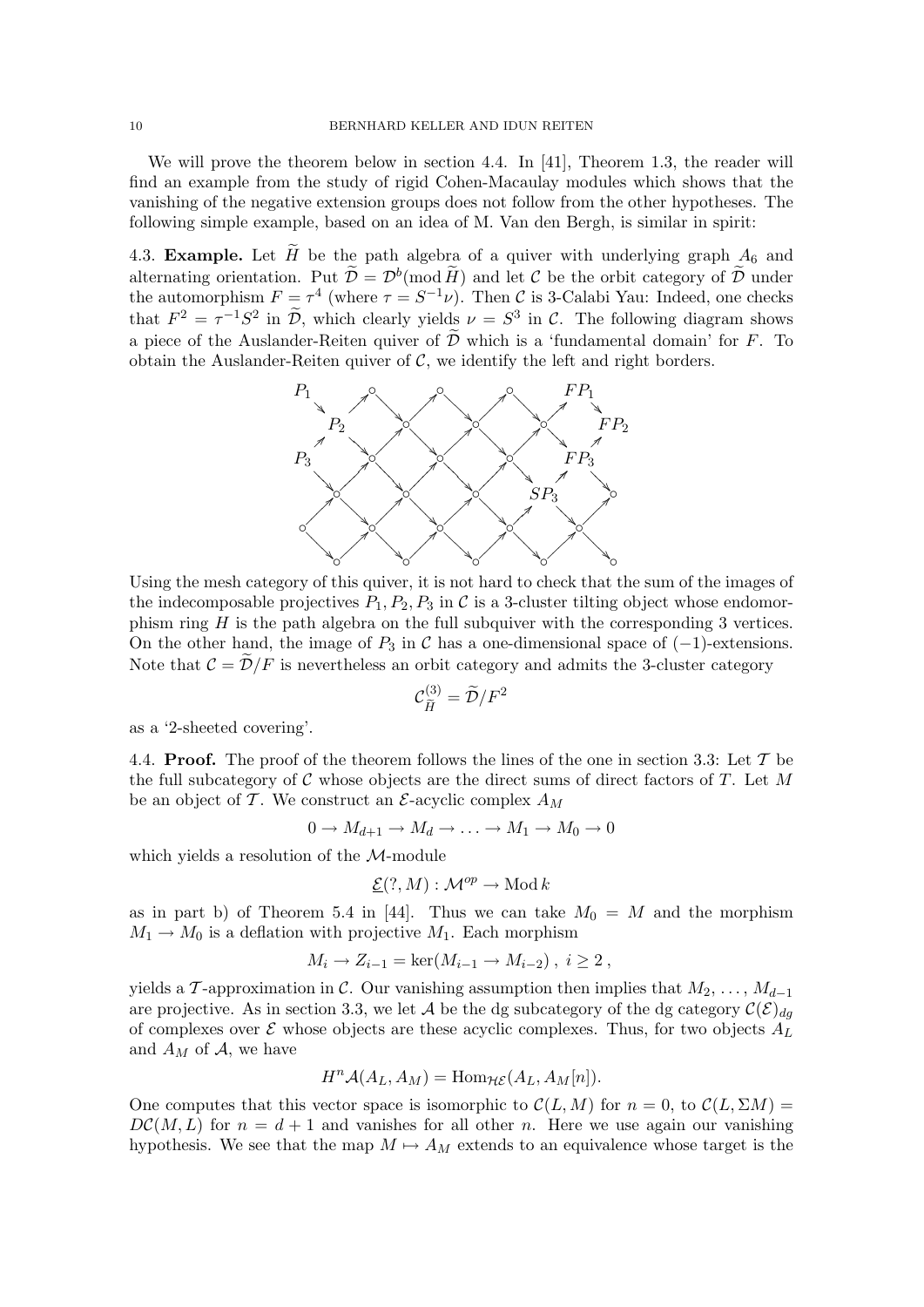(additive) graded category  $H^*\mathcal{A}$  and whose source is the graded category  $\mathcal{T} \oplus (DT)$ [-(d+1)] whose objects are those of  $\mathcal T$  and whose morphisms are given by

$$
\mathcal{T}(L,M)\oplus (D\mathcal{T}(M,L))[-(d+1)].
$$

Now the proof proceeds as in 3.3 and we obtain a triangle functor  $F : \mathcal{C} \to \mathcal{C}_{\mathcal{T}}$  taking the subcategory T to add  $\pi(H)$  and whose restriction to T is an equivalence. By lemma 4.5 below,  $F$  is an equivalence.

4.5. Equivalences between d-Calabi Yau categories. Let  $d \geq 2$  be an integer, k a field and C and C' k-linear triangulated categories which are d-Calabi Yau. Let  $\mathcal{T} \subset \mathcal{C}$  and  $T' \subset C'$  be d-cluster tilting subcategories. Suppose that  $F : C \to C'$  is a triangle functor taking  $\mathcal T$  to  $\mathcal T'.$ 

**Lemma.** F is an equivalence iff the restriction of F to T is an equivalence.

*Proof.* It follows from Proposition 5.5 a) of [44], cf. also part (1) of Theorem 3.1 of [41], that  $\mathcal C$  equals its subcategory

$$
\mathcal{T} * S\mathcal{T} * \ldots * S^{d-1}\mathcal{T}
$$

and similarly for C'. Suppose that the restriction of F to T is an equivalence. Let  $T \in \mathcal{T}$ . By induction, we see that for each  $1 \leq i \leq d-1$ , the map

$$
\mathcal{C}(T, Y) \to \mathcal{C}'(FT, FY)
$$

is bijective for each  $Y \in \mathcal{T} * ST * \ldots * S^{i} \mathcal{T}$ . Thus the map

$$
\mathcal{C}(S^{j}T,Y)\rightarrow \mathcal{C}'(S^{j}FT, FY)
$$

is bijective for all  $j \in \mathbb{Z}$  and Y in C. Then it follows that the map

$$
\mathcal{C}(X,Y) \to \mathcal{C}'(FX,FY)
$$

is bijective for all X, Y in C. Thus F is fully faithful. Since T' generates  $\mathcal{C}'$ , the functor F is an equivalence. Conversely, if F is an equivalence and takes T to T', then the image of T has to be T' since  $FT$  is maximal  $(d-1)$ -orthogonal in C' .

4.6. The Gorenstein property for certain d-Calabi Yau categories. Let  $d \geq 2$  be an integer,  $k$  a field and  $\mathcal C$  a k-linear triangulated category which is d-Calabi Yau. Let  $\mathcal{T} \subset \mathcal{C}$  be a d-cluster tilting subcategory such that we have

$$
\mathcal{C}(T, S^{-i}T') = 0
$$

for all  $1 \leq i \leq d-2$  and all  $T, T'$  of  $T$ .

**Lemma.** The category mod T is Gorenstein of dimension less than or equal to  $d-1$ .

*Proof.* As in [44], one sees that the functor  $Hom(T, ?)$  induces an equivalence from the category  $S^{d}T$  to the category of injectives of mod T. So we have to show that the Tmodule Hom $(?, S<sup>d</sup>T)$  is of projective dimension  $\leq d-1$  for each T in T. Put  $Y = S<sup>d</sup>T$ . We proceed as in section 5.5 of [44]: Let  $T_0 \to Y$  be a right T-approximation of Y. We define an object  $Z_0$  by the triangle

$$
Z_0 \to T_0 \to Y \to SZ_0.
$$

Now we choose a right T-approximation  $T_1 \rightarrow Z_0$  and define  $Z_1$  by the triangle

$$
Z_1 \to T_1 \to Z_0 \to SZ_1.
$$

We continue inductively constructing triangles

$$
Z_i \to T_i \to Z_{i-1} \to SZ_i
$$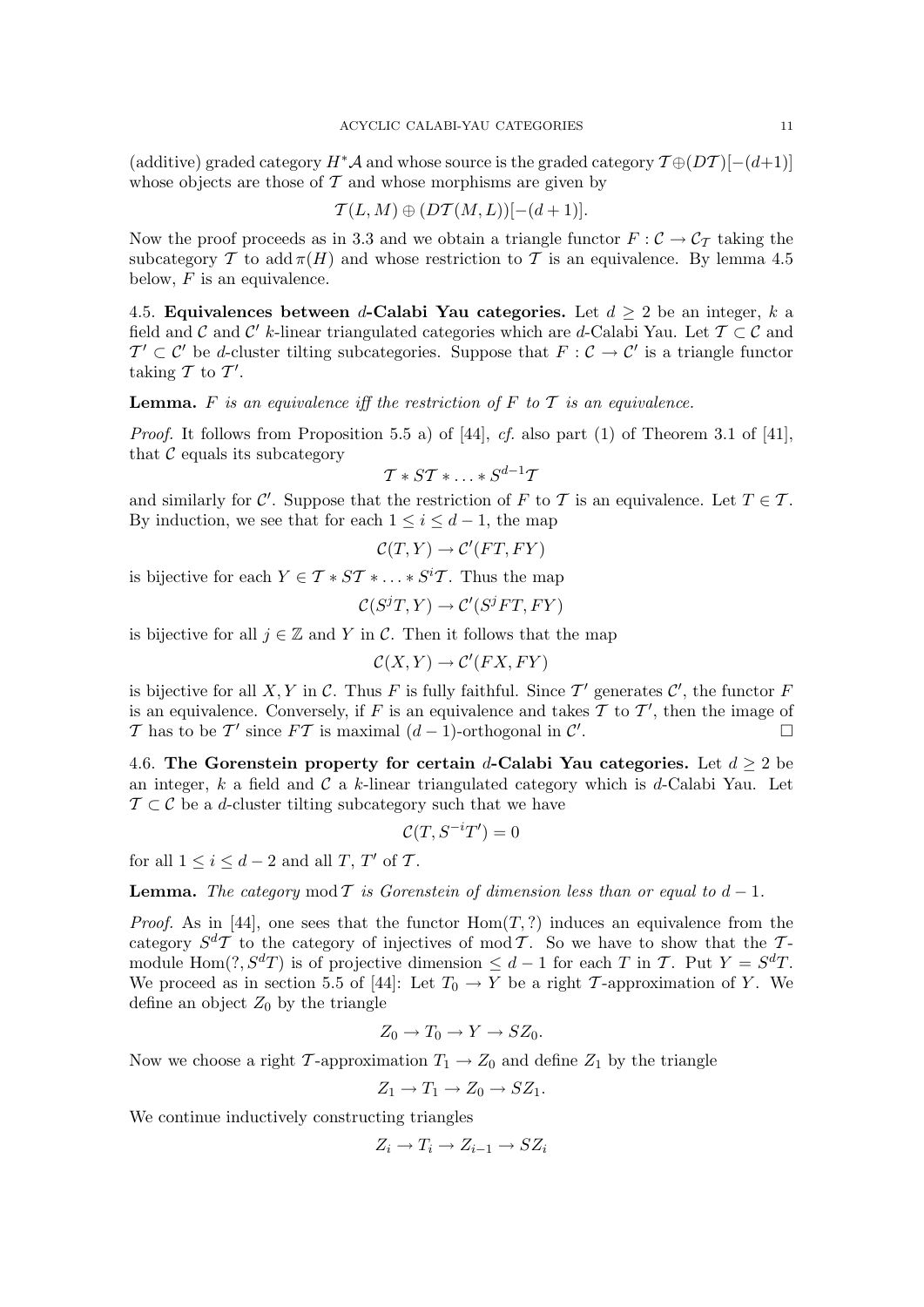for  $1 < i \leq d-2$ . By proposition 5.5 of [44], the object  $Z_{d-2}$  belongs to T. We obtain a complex

$$
0 \to Z_{d-2} \to T_{d-2} \to \ldots \to T_1 \to T_0 \to Y \to 0.
$$

We claim that its image under the functor  $F : \mathcal{C} \to \text{mod } \mathcal{T}$  taking an object X of C to  $\mathcal{C}(?, X)|\mathcal{T}$  is a projective resolution of FY. Indeed, by induction one checks that the object  $Z_i$  belongs to

$$
S^{d-i-1}T * S^{-i}T * S^{-i+1}T * ... * S^{-1}T * T.
$$

Thus, for each  $T \in \mathcal{T}$ , we have  $\mathcal{C}(T, S^{-1}Z_i) = 0$  by our vanishing assumptions. Moreover, the maps  $FT_{i+1} \rightarrow FZ_i$  are surjective, by construction. Therefore, the triangle

$$
S^{-1}Z_{i-1} \to Z_i \to T_i \to Z_{i-1}
$$

induces a short exact sequence

$$
0 \to FZ_i \to FT_i \to FZ_i \to 0
$$

for each  $0 \leq i \leq d-2$ , where  $Z_{-1} = Y$ . This implies the assertion.

 $\Box$ 

# Appendix A. An alternative proof of the main theorem

## Michel Van den Bergh

In this appendix we give a proof of Theorem 2.1 which is based on the universal property of orbit categories [43]. We use the same notations as in the main text, but for the purposes of exposition we will assume that T consists of a single object T such that  $B = \mathcal{C}(T,T) = kQ$ where  $Q$  is a (necessarily finite) quiver. The extension to more general  $T$  is routine.

A.1. The dualizing module. For use below we recall a version of the Gorensteinness result from [44]. Assume that  $\mathcal C$  is a two-dimensional Ext-finite Krull-Schmidt Calabi-Yau category with a cluster tilting object T. Let  $B = \mathcal{C}(T, T)$ .

For a finitely generated projective right B-module we define  $P \otimes_B T$  in the obvious way. For any  $M \in \mathcal{C}$ , there is a distinguished triangle (e.g. [44])

$$
P''\otimes_B T\stackrel{\phi}{\to} Q''\otimes_B T\to M\to
$$

Now we apply this with  $M = T[2]$ . Consider a distinguished triangle

$$
P''\otimes_B T\to Q''\otimes_B T\to T[2]\to
$$

Applying the long exact sequence for  $Hom<sub>C</sub>(T, -)$  we obtain a corresponding projective resolution as right module of the dualizing module of B:

$$
(1) \t\t 0 \to P'' \to Q'' \to DB \to 0
$$

If we choose any other right module resolution of DB

(2) 
$$
0 \to P' \to Q' \xrightarrow{\alpha} DB \to 0
$$

then it is equal to (1) up to contractible summands. Hence we obtain a distinguished triangle

(3) 
$$
P' \otimes_B T \to Q' \otimes_B T \xrightarrow{\alpha'} T[2] \to
$$

Changing, if necessary,  $\alpha'$  by a unit in  $B = \text{End}(T[2])$  we may and we will assume that  $\text{Hom}(T, \alpha') = \alpha$  (under the canonical identifications  $\text{Hom}_{\mathcal{C}}(T, Q' \otimes_B T) = Q'$  and  $\text{Hom}_{\mathcal{C}}(T, T[2]) = DB$ .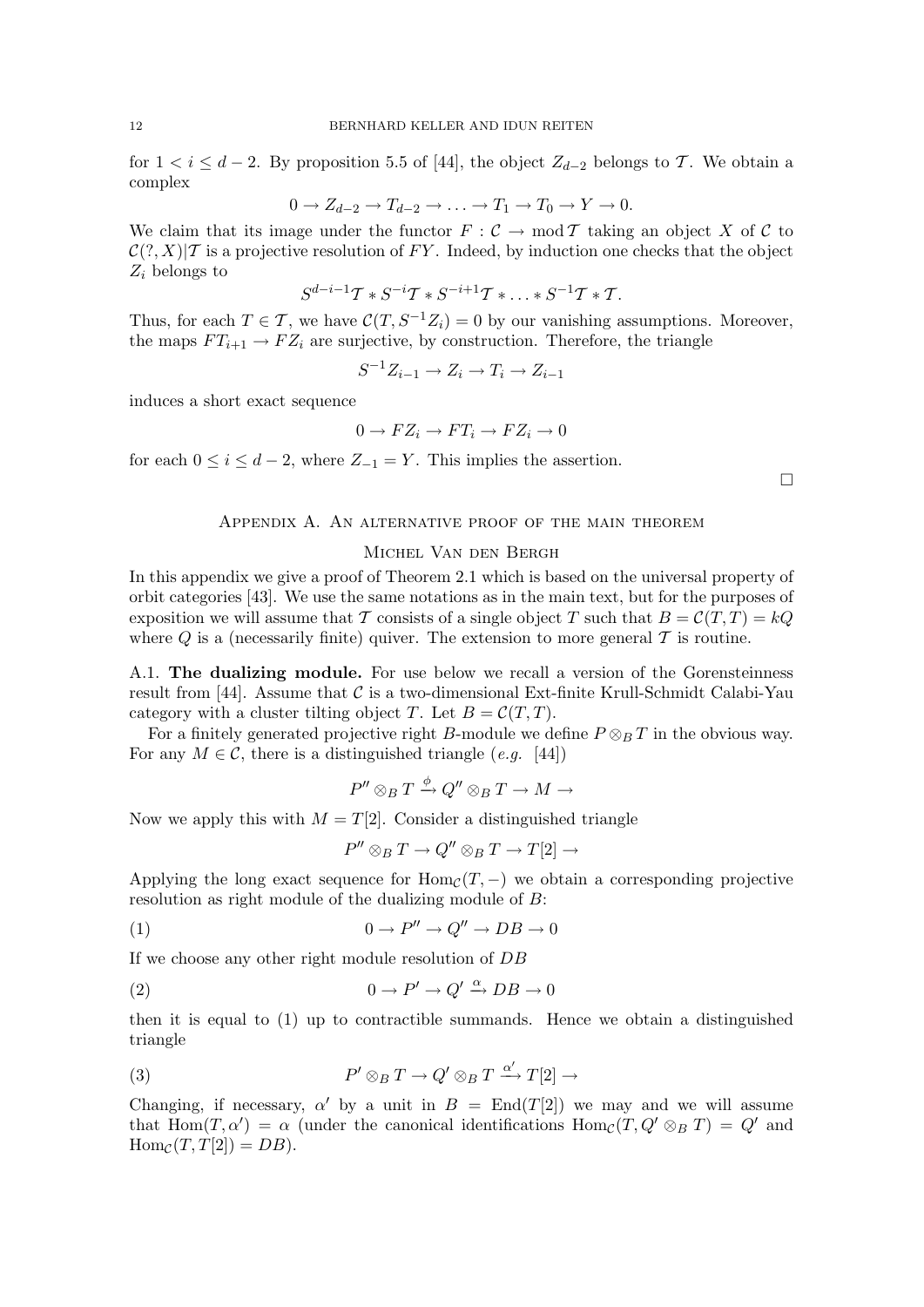A.2. The proof. We now let C be as in the main text. By [42, Thm. 4.3] we may assume that C is a strict (= closed under isomorphism) triangulated subcategory of a derived category  $\mathcal{D}(\mathcal{A})$  for some DG-category A. We denote by  ${}_{B}\mathcal{C}$  the full subcategory of  $\mathcal{D}(B\otimes\mathcal{A})$ whose objects are differential graded  $B \otimes A$ -modules which are in C when considered as A-modules. Clearly  ${}_{B}C$  is triangulated.

**Lemma A.2.1.** Assume that  $B = kQ$ . Then the following holds.

- (a)  $T$  may be lifted to an object in  ${}_{B}\mathcal{C}$ , also denoted by  $T$ .
- (b) There is an isomorphism in  ${}_{B}C$ :  $DB \overset{L}{\otimes}_{B} T \cong T[2]$ .

*Proof.* We may assume that  $T$  is a homotopy projective  $A$ -module containing a summand for each of the vertices of Q. Then we may lift the action of the arrows in Q to an action of  $kQ$  on T. Hence (a) holds.

To prove (b), we choose a resolution of B-bimodules

$$
0 \to P' \to Q' \xrightarrow{\alpha} DB \to 0
$$

where  $P'$ ,  $Q'$  are projective on the right. Such a resolution may be obtained by suitably truncating a projective bimodule resolution of DB. Derived tensoring this resolution on the right by  $T$  and comparing with (3) we find an isomorphism in  $\mathcal C$ 

$$
(4) \t\t c: DB \overset{L}{\otimes}_B T \cong T[2]
$$

between objects in  ${}_{B}C$ . Note that c satisfies  $c \circ \alpha = \alpha'$ .

We claim that c in (4) is compatible with the left B-actions in  $\mathcal C$  on both sides. Let  $b \in B$ . Then we have a commutative diagram of right B-modules

(5)  $0 \longrightarrow P' \longrightarrow Q' \longrightarrow DB \longrightarrow 0$  $b \cdot \int$   $b \cdot \int$   $b \cdot \int$  $0 \longrightarrow P' \longrightarrow Q' \longrightarrow DB \longrightarrow 0$ 

Tensoring on the right by T we obtain a morphism of triangles in  $\mathcal C$ 

$$
P' \otimes_B T \longrightarrow Q' \otimes_B T \xrightarrow{\alpha'} T[2] \longrightarrow
$$
  
\n
$$
b \downarrow \qquad \qquad b \downarrow \qquad \qquad b' \downarrow
$$
  
\n
$$
P' \otimes_B T \longrightarrow Q' \otimes_B T \xrightarrow{\alpha'} T[2] \longrightarrow
$$

where  $b' = c \circ (b \otimes id_T) \circ c^{-1}$ . We need to prove that  $b' = b$  under the identification  $B = \text{End}_{\mathcal{C}}(T[2])$ . This follows easily by applying the functor  $\text{Hom}_{\mathcal{C}}(T, -)$  and comparing to (5) (using the fact that  $Hom(T, \alpha') = \alpha$ ).

The proof of (b) can now be completed by invoking the following lemma.  $\Box$ 

**Lemma A.2.2.** Assume that B has Hochschild dimension one. Let  $M, N \in B\mathcal{C}$ . Then the map B

$$
\text{Hom}_{B}\mathcal{C}(M,N) \to \text{Hom}_{\mathcal{C}}(M,N)^{E}
$$

is surjective (where  $(-)^B$  denotes the B-centralizer).

*Proof.* Replacing M by a homotopy projective and N by a homotopy injective  $B \otimes A$ module one easily obtains the following identity

$$
\operatorname{RHom}_{B\otimes A}(M, N) = \operatorname{RHom}_{B^e}(B, \operatorname{RHom}_A(M, N))
$$

which yields a spectral sequence

$$
E_2^{pq}: \text{Ext}^p_{B^e}(B, \text{Ext}^q_{\mathcal{C}}(M, N)) \Rightarrow \text{Ext}^n_{B^c}(M, N)
$$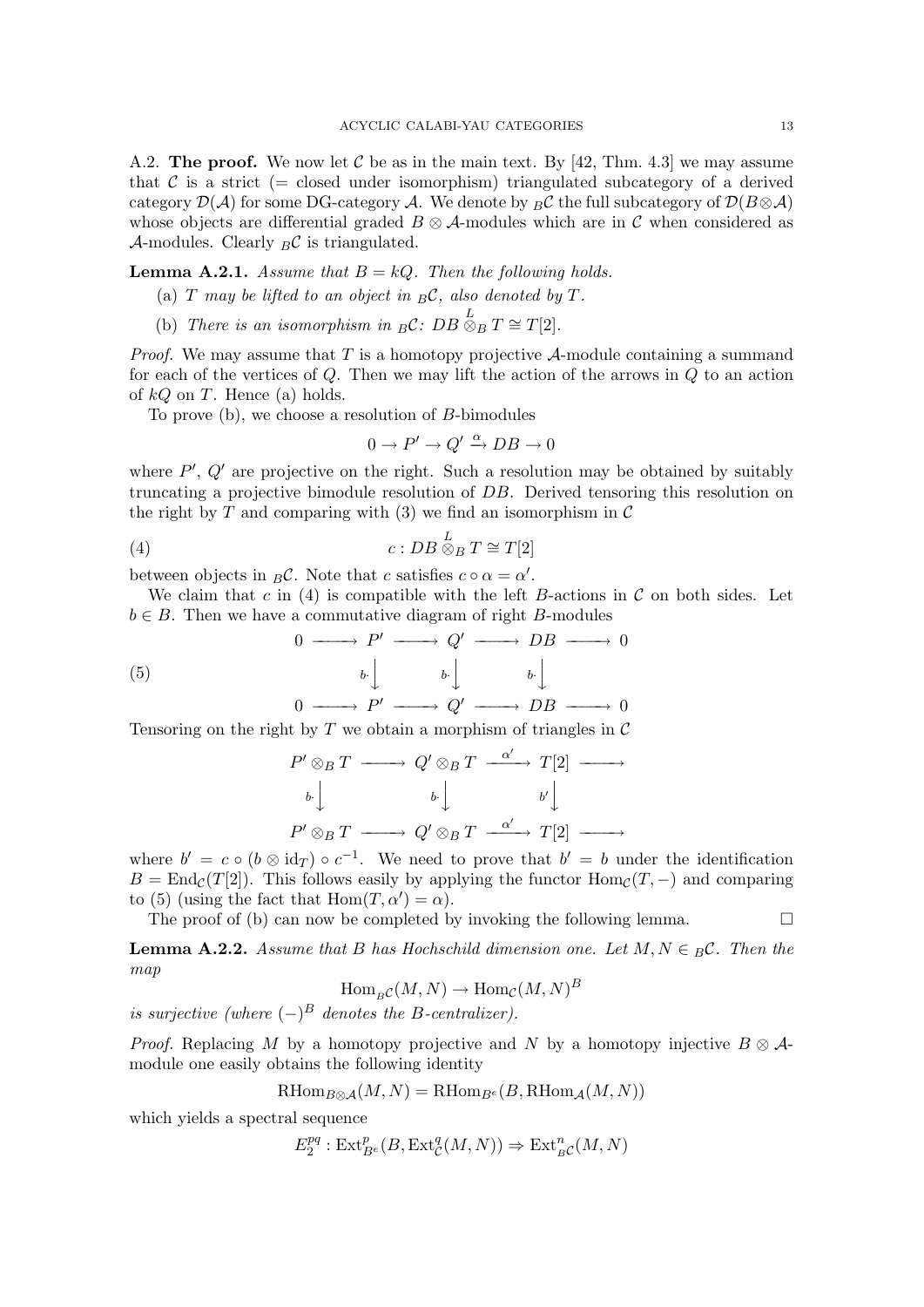Using the fact that  $B$  has projective dimension one as bimodule this yields a short exact sequence

$$
0 \to \text{Ext}_{B^e}^1(B,\text{Ext}_{\mathcal{C}}^{-1}(M,N)) \to \text{Hom}_{B^{\mathcal{C}}}(M,N) \to \text{Hom}_{B^e}(B,\text{Hom}_{\mathcal{C}}(M,N)) \to 0
$$

which gives in particular what we wanted to show.  $\Box$ 

We can now finish the proof of the main theorem. By Lemma  $A.2.1(a)$  we have a functor

$$
F = -\stackrel{L}{\otimes}_B T : D^b(B) \to \mathcal{C}
$$

which by A.2.1(b) satisfies

$$
F \circ \Sigma[-2] = F \circ (- \otimes_B DB[-2]) \cong F
$$

By the universal property of orbit categories [43], we obtain an exact functor

 $\mathcal{D}^{b}(B)/\Sigma[-2]\rightarrow\mathcal{C}$ 

which sends  $B$  to  $T$ . This functor is then an equivalence by Lemma 4.5 which finishes the proof.

### **REFERENCES**

- [1] Claire Amiot, On the structure of triangulated categories with finitely many indecomposables, arXiv:math/0612141v2 [math.CT], to appear in Bull. SMF.
- [2] I. Assem, T. Brüstle, R. Schiffler, and G. Todorov, Cluster categories and duplicated algebras, J. Algebra 305 (2006), no. 1, 548–561.
- [3] Ibrahim Assem, Thomas Brüstle, and Ralf Schiffler, Cluster-tilted algebras as trivial extensions, arXiv:math.RT/0601537, to appear in J. London Math. Soc.
- [4] Maurice Auslander, Functors and morphisms determined by objects, Representation theory of algebras (Proc. Conf., Temple Univ., Philadelphia, Pa., 1976), Dekker, New York, 1978, pp. 1–244. Lecture Notes in Pure Appl. Math., Vol. 37.
- [5] Maurice Auslander and Idun Reiten, DTr-periodic modules and functors, Representation theory of algebras (Cocoyoc, 1994), CMS Conf. Proc., vol. 18, Amer. Math. Soc., Providence, RI, 1996, pp. 39– 50.
- [6] Aslak Bakke Buan, Osamu Iyama, Idun Reiten, and Jeanne Scott, Cluster structures for 2-Calabi-Yau categories and unipotent groups, arXiv:math.RT/0701557.
- [7] Aslak Bakke Buan, Robert J. Marsh, Markus Reineke, Idun Reiten, and Gordana Todorov, Tilting theory and cluster combinatorics, Advances in Mathematics 204 (2) (2006), 572-618.
- [8] Aslak Bakke Buan, Robert J. Marsh, and Idun Reiten, Cluster mutation via quiver representations, arXiv:math.RT/0412077, to appear in Comm. Math. Helv.
- [9] Aslak Bakke Buan, Robert J. Marsh, and Idun Reiten, Cluster-tilted algebras of finite representation type, J. Algebra 306 (2006), no. 2, 412–431.
- [10] , Cluster-tilted algebras, Trans. Amer. Math. Soc., 359 (2007), no. 1, 323–332, electronic.
- [11] Aslak Bakke Buan, Robert J. Marsh, Idun Reiten, and Gordana Todorov, Clusters and seeds in acyclic cluster algebras, arXiv:math.RT/0510359, to appear in Proc. AMS, with an appendix by Aslak Bakke Buan, Philippe Caldero, Bernhard Keller, Robert Marsh, Idun Reiten and Gordana Todorov.
- [12] Aslak Bakke Buan and Idun Reiten, From tilted to cluster-tilted algebras of Dynkin type, arXiv:math.RT/0510445.
- [13] Aslak Bakke Buan and Idun Reiten, Acyclic quivers of finite mutation type, Int. Math. Res. Not. (2006), Art. ID 12804, 10.
- [14] Aslak Bakke Buan, Idun Reiten, and Ahmet Seven, Tame concealed algebras and cluster quivers of minimal infinite type, arXiv:math.RT/0512137, to appear in J. Pure Appl. Alg.
- [15] Karin Baur and Robert J. Marsh, A geometric description of m-cluster categories, arXiv:math.RT/0607151, to appear in IMRN.
- [16] D. J. Benson, Representations and cohomology. I, second ed., Cambridge Studies in Advanced Mathematics, vol. 30, Cambridge University Press, Cambridge, 1998, Basic representation theory of finite groups and associative algebras.
- [17] Arkady Berenstein, Sergey Fomin, and Andrei Zelevinsky, Cluster algebras. III. Upper bounds and double Bruhat cells, Duke Math. J.  $126$  (2005), no. 1, 1–52.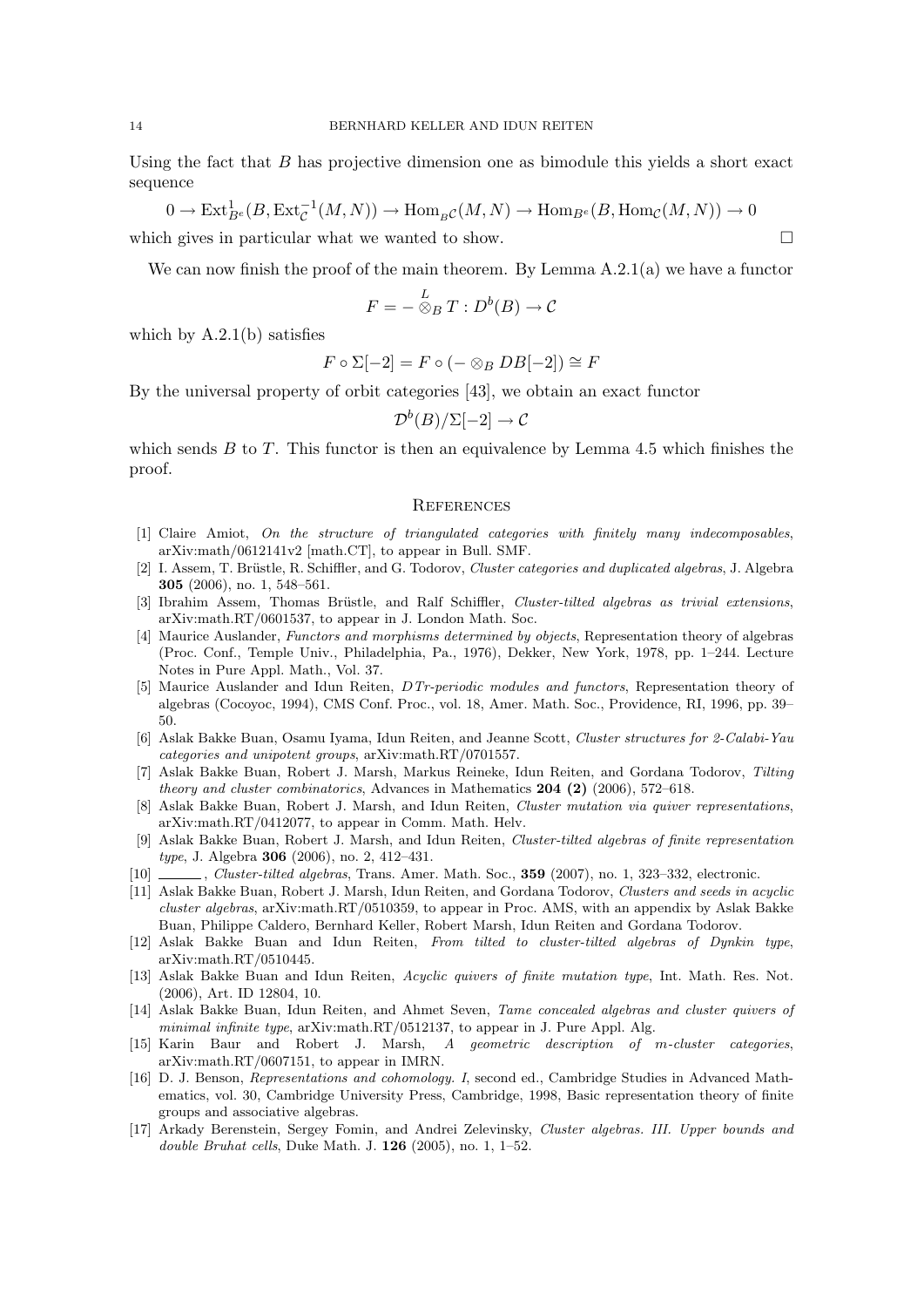- [18] Igor Burban, Osamu Iyama, Bernhard Keller, and Idun Reiten, Cluster tilting for one-dimensional hypersurface singularities,  $arXiv:0704.1249v1$  [math.RT].
- [19] Philippe Caldero and Frédéric Chapoton, Cluster algebras as Hall algebras of quiver representations, Comment. Math. Helv. 81 (2006), no. 3, 595–616.
- [20] Philippe Caldero, Frédéric Chapoton, and Ralf Schiffler, Quivers with relations arising from clusters  $(A_n \ case)$ , Trans. Amer. Math. Soc. 358 (2006), no. 5, 1347–1364.
- [21] Philippe Caldero and Bernhard Keller, From triangulated categories to cluster algebras, arXiv:math.RT/0506018, to appear in Inv. Math.
- [22] , From triangulated categories to cluster algebras II, arXiv:math.RT/0510251, to appear in Ann. Scient. ENS.
- [23] Philippe Caldero and Markus Reineke, On the quiver grassmannian in the acyclic case, arXiv:math/0611074.
- [24] William Crawley-Boevey, On the exceptional fibres of Kleinian singularities, Amer. J. Math. 122 (2000), no. 5, 1027–1037.
- [25] Harm Derksen, Jerzy Weymann, and Andrei Zelevinsky, Quivers with potentials and their representations I: Mutations, arXiv:0704.0649v2.
- [26] Sergey Fomin and Andrei Zelevinsky, Cluster algebras. I. Foundations, J. Amer. Math. Soc. 15 (2002), no. 2, 497–529 (electronic).
- [27] , Cluster algebras. II. Finite type classification, Invent. Math. 154 (2003), no. 1, 63–121.
- [28]  $\_\_\_\_\_\_$ Cluster algebras: notes for the CDM-03 conference, Current developments in mathematics, 2003, Int. Press, Somerville, MA, 2003, pp. 1–34.
- [29] , Cluster algebras IV: Coefficients, Compositio Mathematica 143 (2007), 112–164.
- [30] Christof Geiß, Private communication, 2006.
- [31] Christof Geiß, Bernard Leclerc, and Jan Schröer, Auslander algebras and initial seeds for cluster algebras, arXiv:math.RT/0506405, to appear in Journal of the LMS.
- [32] , Partial flag varieties and preprojective algebras, arXiv:math.RT/0609138.
- [33]  $\_\_\_\_\$  Rigid modules over preprojective algebras II: The Kac-Moody case, arXiv:math.RT/0703039.
- [34] Semicanonical bases and preprojective algebras II: A multiplication formula, arXiv:math.RT/0509483, to appear in Compositio Mathematica.
- [35] , Rigid modules over preprojective algebras, Invent. Math. 165 (2006), no. 3, 589–632.
- [36] Thorsten Holm and Peter Jorgensen, Cluster categories and selfinjective algebras: type A, arXiv:math/0610728v1 [math.RT].
- [37] Cluster categories and selfinjective algebras: type D, arXiv:math/0612451v1 [math.RT].
- [38] Osamu Iyama, Maximal orthogonal subcategories of triangulated categories satisfying Serre duality, Oberwolfach Report 6, 2005.
- [39] Osamu Iyama, Higher dimensional Auslander-Reiten theory on maximal orthogonal subcategories, Proceedings of the 37th Symposium on Ring Theory and Representation Theory, Symp. Ring Theory Represent Theory Organ. Comm., Osaka, 2005, pp. 24–30.
- [40] Osamu Iyama and Idun Reiten, Fomin-Zelevinsky mutation and tilting modules over Calabi-Yau algebras, arXiv:math.RT/0605136, to appear in Amer. J. Math.
- [41] Osamu Iyama and Yuji Yoshino, Mutations in triangulated categories and rigid Cohen-Macaulay modules, arXiv:math.RT/0607736.
- [42] Bernhard Keller, *Deriving DG categories*, Ann. Sci. École Norm. Sup.  $(4)$  **27** (1994), no. 1, 63–102.
- [43] , On triangulated orbit categories, Doc. Math. **10** (2005), 551–581.
- [44] Bernhard Keller and Idun Reiten, Cluster-tilted algebras are Gorenstein and stably Calabi-Yau, Advances in Mathematics 211 (2007), 123–151.
- [45] Bernhard Keller and Dieter Vossieck, Sous les catégories dérivées, C. R. Acad. Sci. Paris Sér. I Math. 305 (1987), no. 6, 225–228.
- [46] , Aisles in derived categories, Bull. Soc. Math. Belg. Sér. A 40 (1988), no. 2, 239–253.
- [47] Robert Marsh, Markus Reineke, and Andrei Zelevinsky, Generalized associahedra via quiver representations, Trans. Amer. Math. Soc. 355 (2003), no. 10, 4171–4186 (electronic).
- [48] Jeremy Rickard, Derived categories and stable equivalence, J. Pure and Appl. Algebra 61 (1989), 303– 317.
- [49] Claus Michael Ringel, *Hall algebras and quantum groups*, Invent. Math. **101** (1990), no. 3, 583–591.
- [50] , Some remarks concerning tilting modules and tilted algebras. Origin. Relevance. Future., Handbook of Tilting Theory, LMS Lecture Note Series, vol. 332, Cambridge Univ. Press, Cambridge, 2007, pp. 49–104.